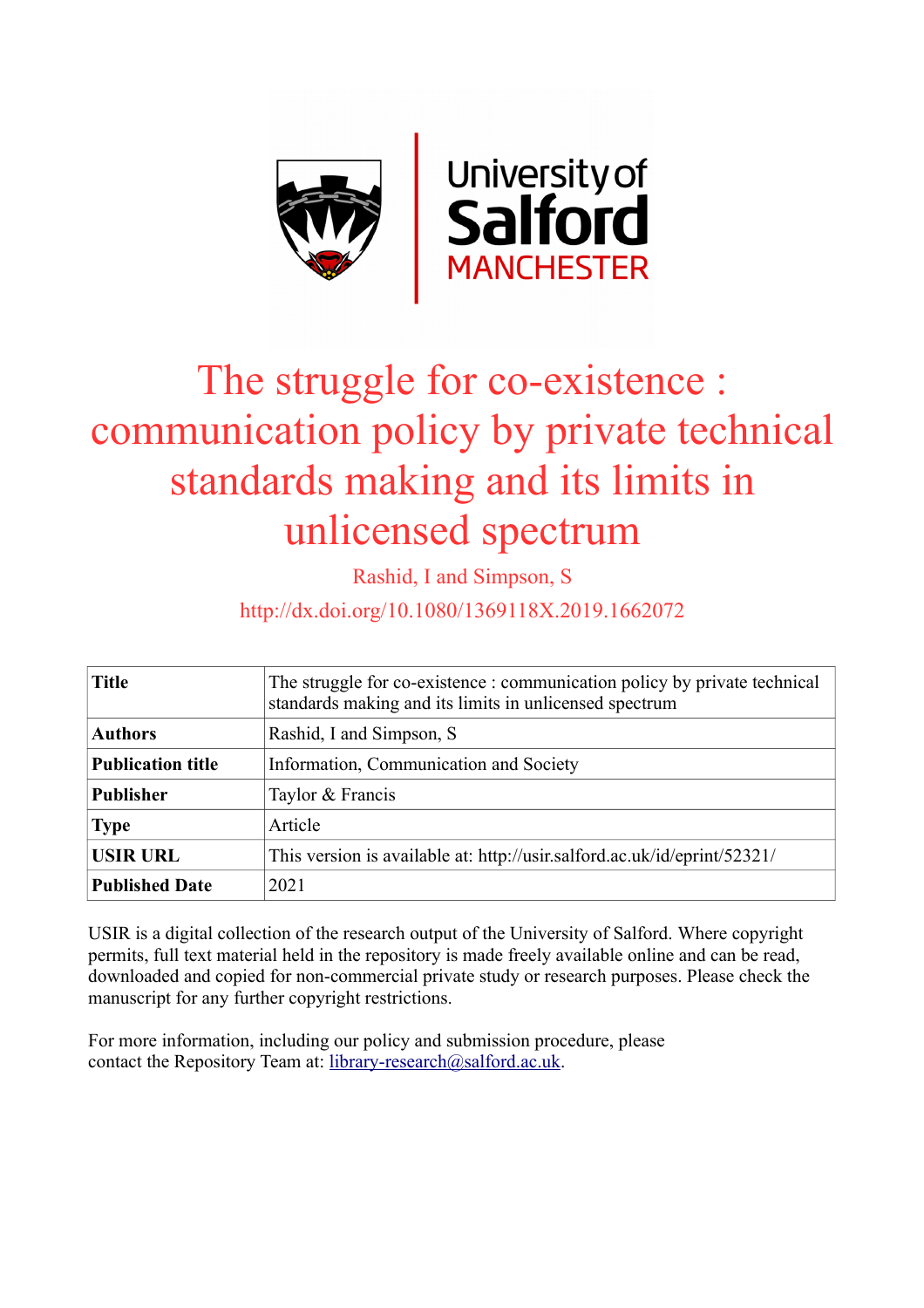### **The Struggle for Co-existence: Communication Policy by Private Technical Standards Making and its Limits in Unlicensed Spectrum**

### **Pre-Publication Version:**

**This article was accepted for publication in** *Information, Communication and Society* **on 26 August 2019**

Imir Rashid, Department of Politics, University of Exeter, Amory Building, Rennes Drive, Exeter EX4 4RJ. Email: i.rashid@exeter.ac.uk

#### **Corresponding Author:**

Seamus Simpson, Professor of Media Policy, University of Salford, MediacityUK, Salford, M502HE. Email: s.simpson@salford.ac.uk Phone: 0044 1612056206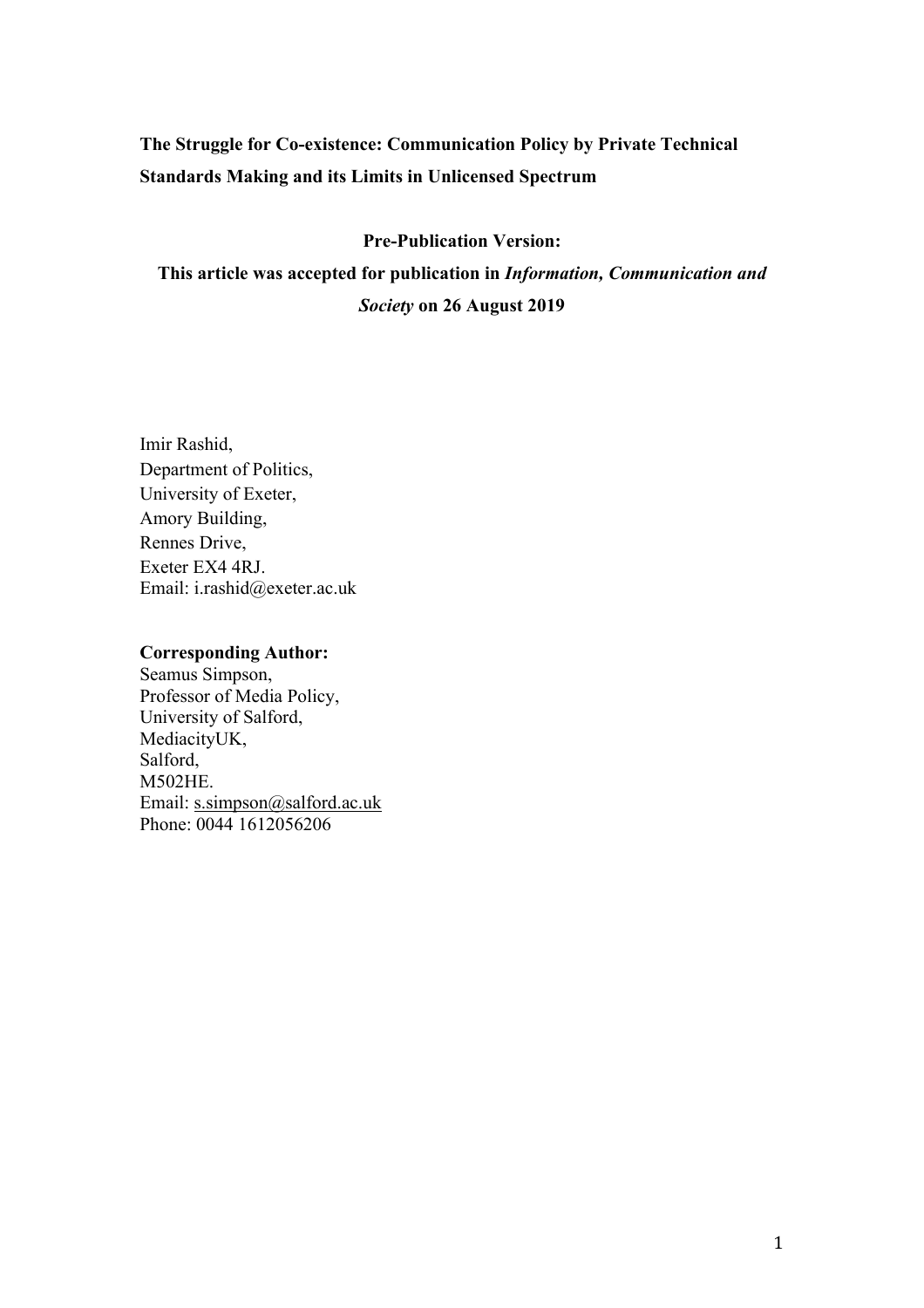### Abstract

Huge increase in the demand by the wireless sector to use the airwaves has trained focus on the classic policy problem of resource scarcity in the field. This article illuminates a part of wireless communication – unlicensed spectrum – where a particularly fractious debate over the future usage of such space has developed between incumbent Wi-Fi interests and new entrants from the field of licensed mobile communication. The case is novel in that private technical standards making has become a site aimed at resolving what is a contest for co-existence in unlicensed spectrum. In its conceptualisation of private technical standards making processes as communication policy activity, the article illuminates both their affordances and limitations. It also shows the enduring utility of public regulatory steer in what are, in effect, private self-regulatory processes aimed at creating solutions to problems with a complex socio-technical character.

### **Keywords:**

spectrum, policy, standards, co-existence, multiple streams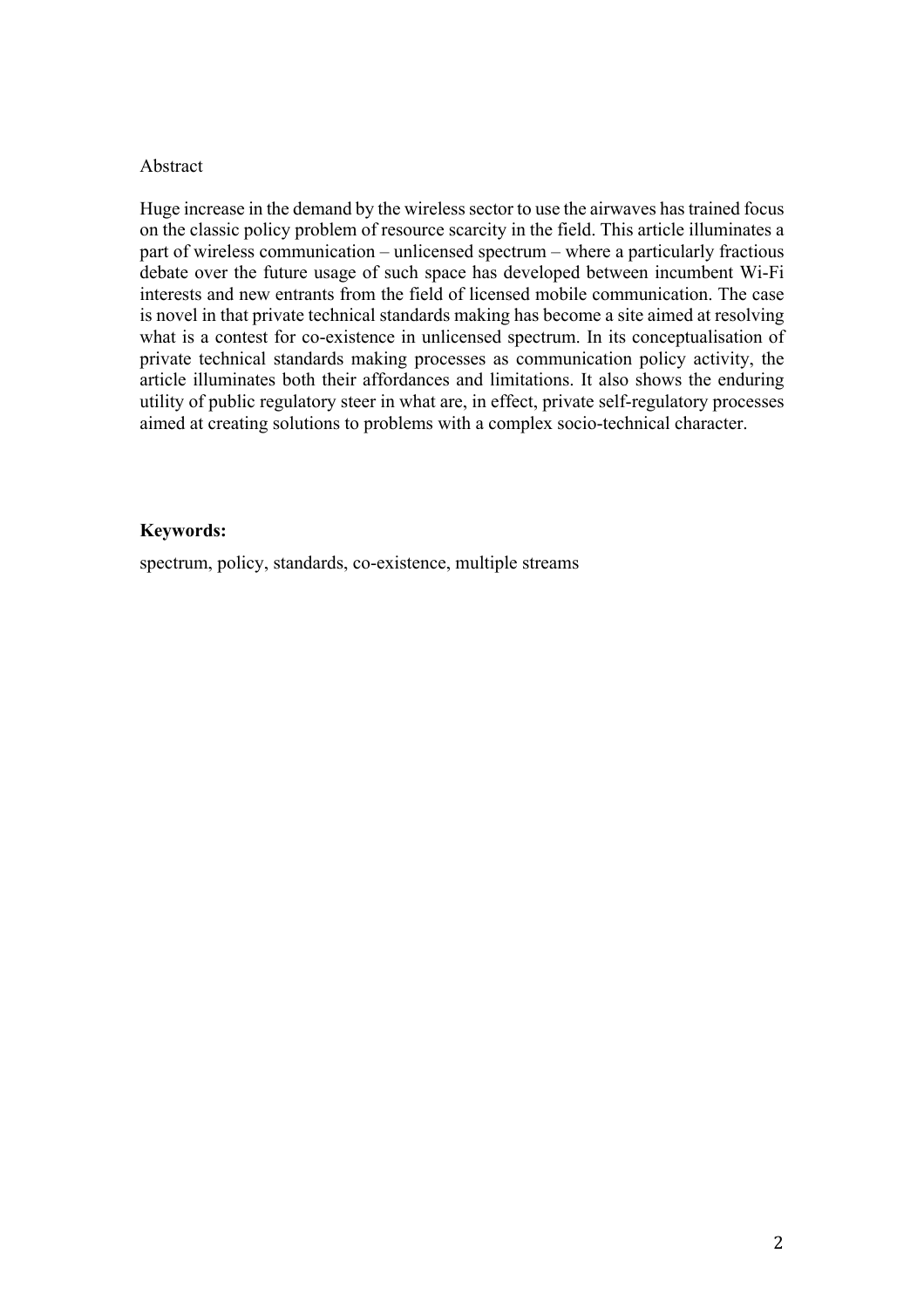#### **Introduction**

Rapid growth in wireless communication has been one of the most outstanding features of the development of the communications sector in recent decades. Mobile communication, which this facilitates, for example, now comprises both standard voice telephonic and, for many users, Internet-based communication in all its forms. Added to this, customer access to the Internet in the home, organisations and outdoor public spaces often takes place through local area network (LAN) wireless communication (Wi-Fi), in the first instance. Such a huge increase in the demand by the wireless sector to use the airwaves has placed renewed focus on a classic communication policy problem: spectrum scarcity. Spectrum historically has been viewed as a highly limited resource whose allocation and use required careful management in the public interest through direct regulation. Yet one particularly interesting - though under-explored in public policy analysis - aspect of the burgeoning demand for wireless communication relates to a part of the spectrum reserved for use without a regulatory body-issued licence. Here, strong differences between Wi-Fi and mobile cellular telecommunications players over the future of this space have developed. The ensuing contestation and the nature of efforts to resolve it constitute the focus of this article.

Wi-Fi interests are historic incumbents of the part of the unlicensed spectrum environment under consideration here (namely 2.4 and 5 GHz), taking advantage of the open entry operational approach to the use of available capacity. Mobile cellular players, by contrast, hail from a comparatively closed, proprietorial, control-centric licensed operational environment, whose cultural characteristics they have wished to introduce into unlicensed spaces as their interest in exploiting them (because they are free to enter), alongside their licensed allocation, has intensified. In such contentious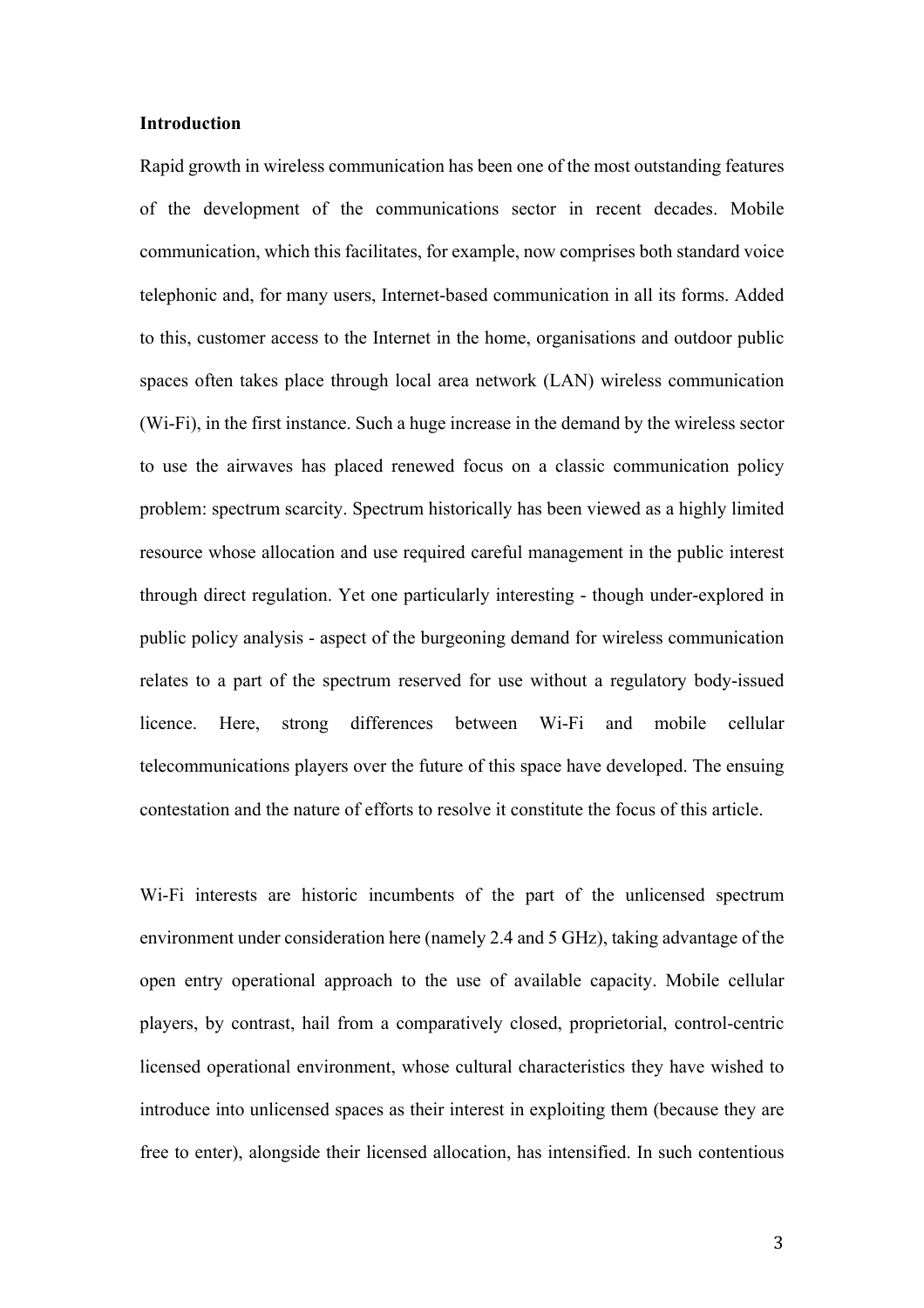circumstances, direct public regulatory policy interventions might be expected to occur to resolve the future of the unlicensed spectrum space. Yet the article shows how this has not been the case. Instead, ongoing, competing technical work undertaken in several private standards development organisational contexts has dominated efforts to determine the future of the currently uneasy relationship between Wi-Fi and mobile broadband players. The article thus contends that private technical standards development has assumed a public policy making role. Activity of this kind, though poorly understood, is important in policy terms since technical standards establish the context for the development and use of new products and services. The article shows evidence of competing technical (which we conceive as policy) solutions to the coexistence problem, which have aimed to shape the co-existence agenda, in an incompletely resolved policy process, in our terms. It illustrates, ultimately, how private technical standards making alone is unable to address complex socio-technical problems like co-existence.

We illustrate and explain how organisational venues dominated by interests from the mobile broadband business have led work to develop technical specifications which articulate and present particular versions of co-existence. Historically, the Institute for Electrical and Electronics Engineers (IEEE) played the lead role in standards-making in the 2.4 and 5 GHz unlicensed bands. However, in the co-existence debate, it has merely been able to add its own updated technical standard – and thus techno-cultural version of co-existence - to a group of competing techno-policy co-existence solutions. The article shows how standards development processes failed to resolve the key technical issue of energy detection levels (EDL) and mechanisms for accessing transmission channels in unlicensed spectrum to ensure the avoidance of collisions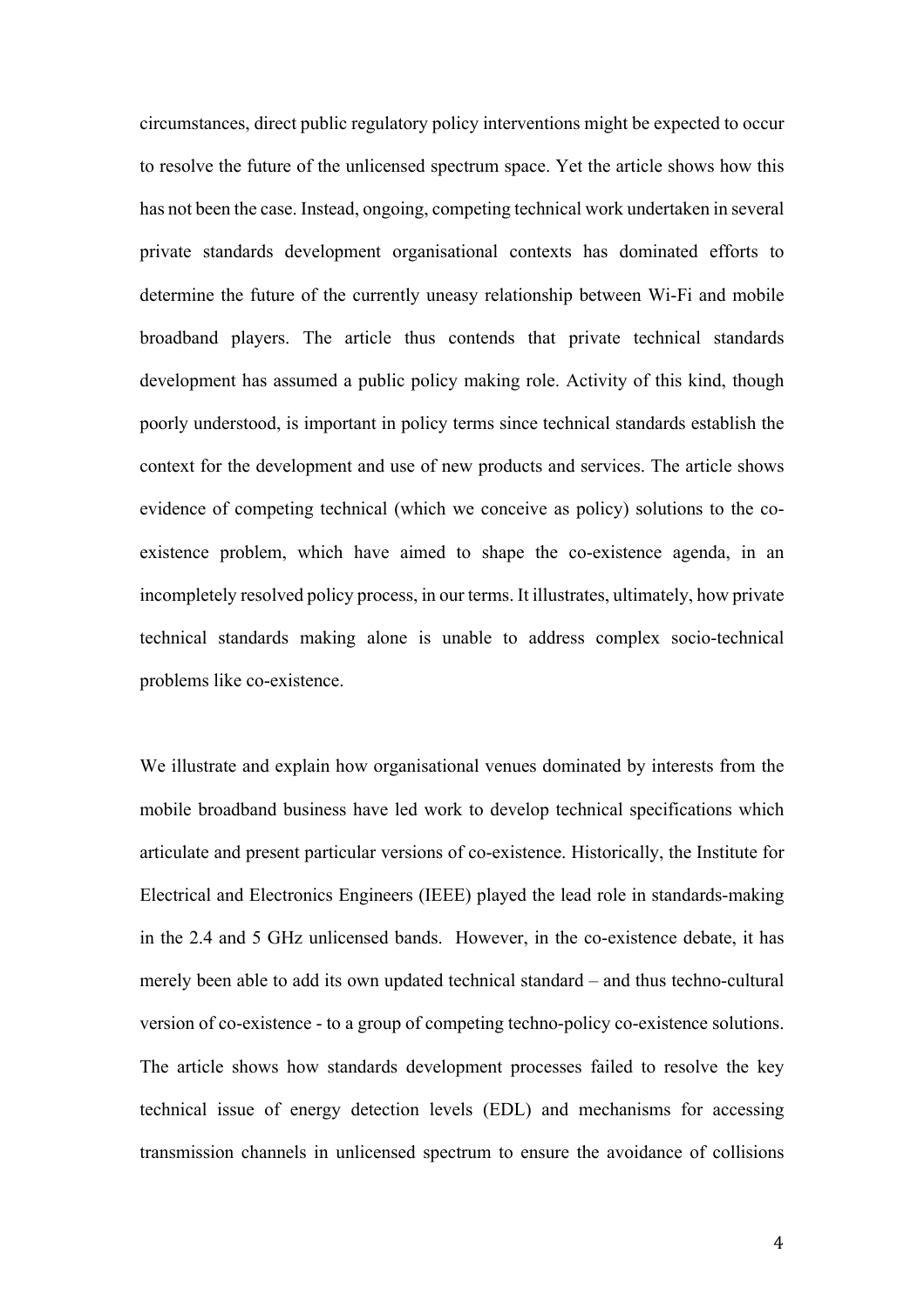between transmitted packets in the jointly used space. Whilst an arcane technical issue in one sense, in another, it demarcates essential differences in operational and cultural approaches of licensed mobile communications and Wi-Fi players.

The article thence provides evidence of the importance of public legislative steer in the privately driven journey towards addressing co-existence. Here, the EU, through its mandating of the European Telecommunications Standards Institute (ETSI), has provided an organisational venue for Wi-Fi actors to exert pressure on licensed broadband interests to reach agreement on energy detection levels that would provide fairer access to unlicensed spectrum for Wi-Fi services. In Europe, Wi-Fi functioning is based on the EN 301 893 ETSI standard, authorised politically by the EU. ETSI's current standards making activity is likely to ensure that technical parameters sufficient to deliver - albeit uneasy - co-existence between licensed mobile and Wi-Fi interests will be written into its amended EN 301 893 wireless standard to ensure that devices using this standard will be operable across the EU in the future. This contains added resonance because of the influence of ETSI standards making for communications in unlicensed environments globally.

To illustrate and explain its case, the article adapts and applies features of work on Multiple Streams (Kingdon, 1984) to the field of private technical standards making to illuminate why and how the co-existence problem has materialised and developed into a shared agenda for policy action through technical standards making. The framework explains the existing controversies in the wireless local area network co-existence debate (defined as the problem stream); examines potential solutions to the problem which have emerged (defined as the policy stream); and analyses pressures encountered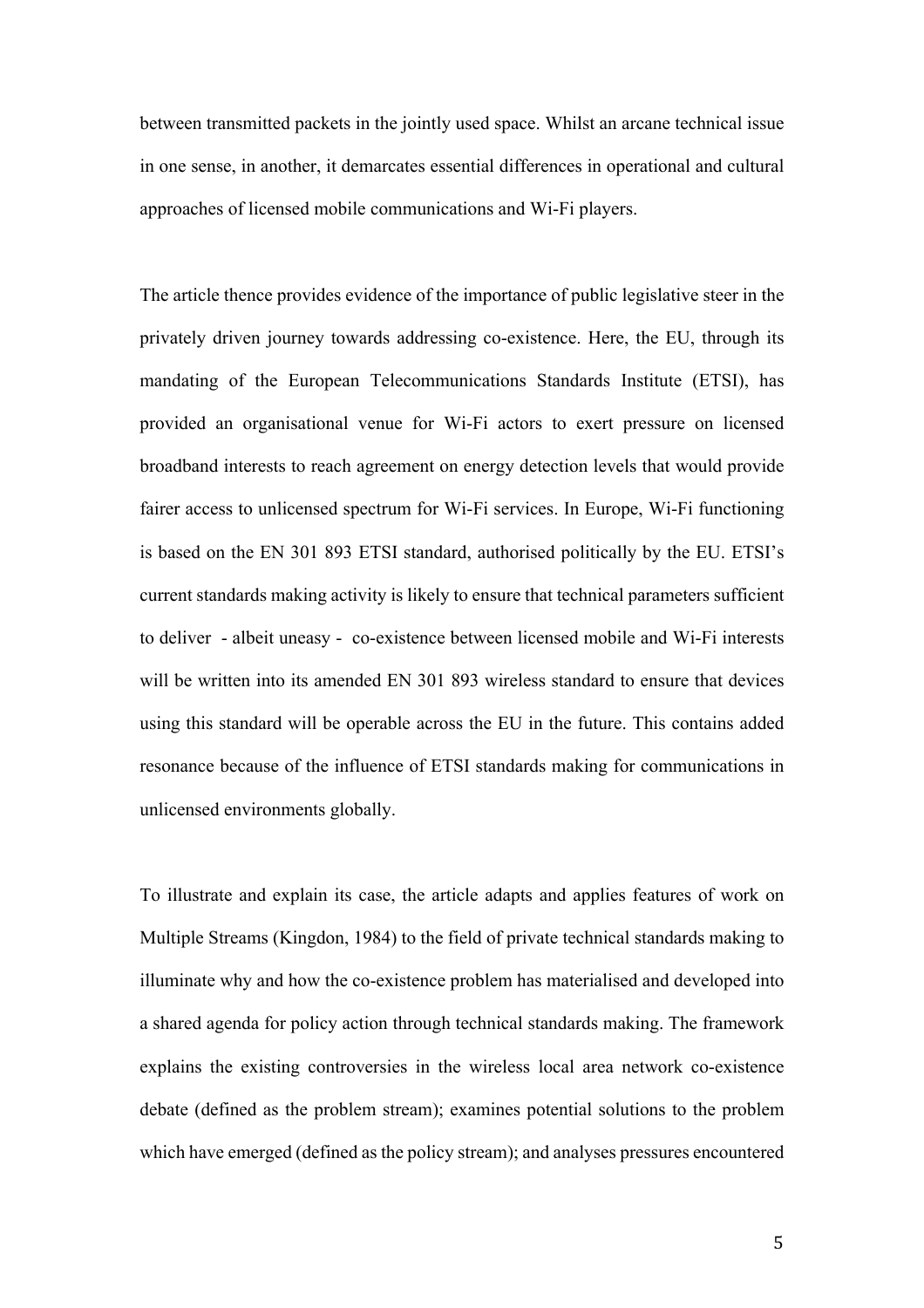and responded to by the involved actors in the chosen standards development processes (defined as the political stream).

The article is structured as follows. The next section sets out the main features of Multiple Streams analysis. This is followed by an exploration of the main organisational contexts for unlicensed spectrum standards making. Drawing on and applying the core elements of the previous two sections, the remainder of the article proceeds to illustrate the case of technical standards for co-existence in unlicensed spectrum through the problem, policy and political streams of the Multiple Streams approach.

### **Analysing Standards Development as a Policy Process in Communications**

The arcane process of writing and securing agreement on technically robust, efficacious standards underpins future development of a plethora of new information and communication products and services with economic and societal ramifications. Such processes are multi-faceted in character and often subject to time constraints. They can be highly contested by a range of different actors and may evolve across a variety of national and international fora.

In political science, the Multiple Streams approach has been developed to understand policy in similarly complex environments, though it has not been deployed to date in the field of international specification and standards making in communications. Multiple Streams was, rather, in its first iteration, devised by Kingdon (1984) to assist the understanding of agenda setting in government policy-making. This work focused mostly on national level contexts and provided a detailed understanding of policy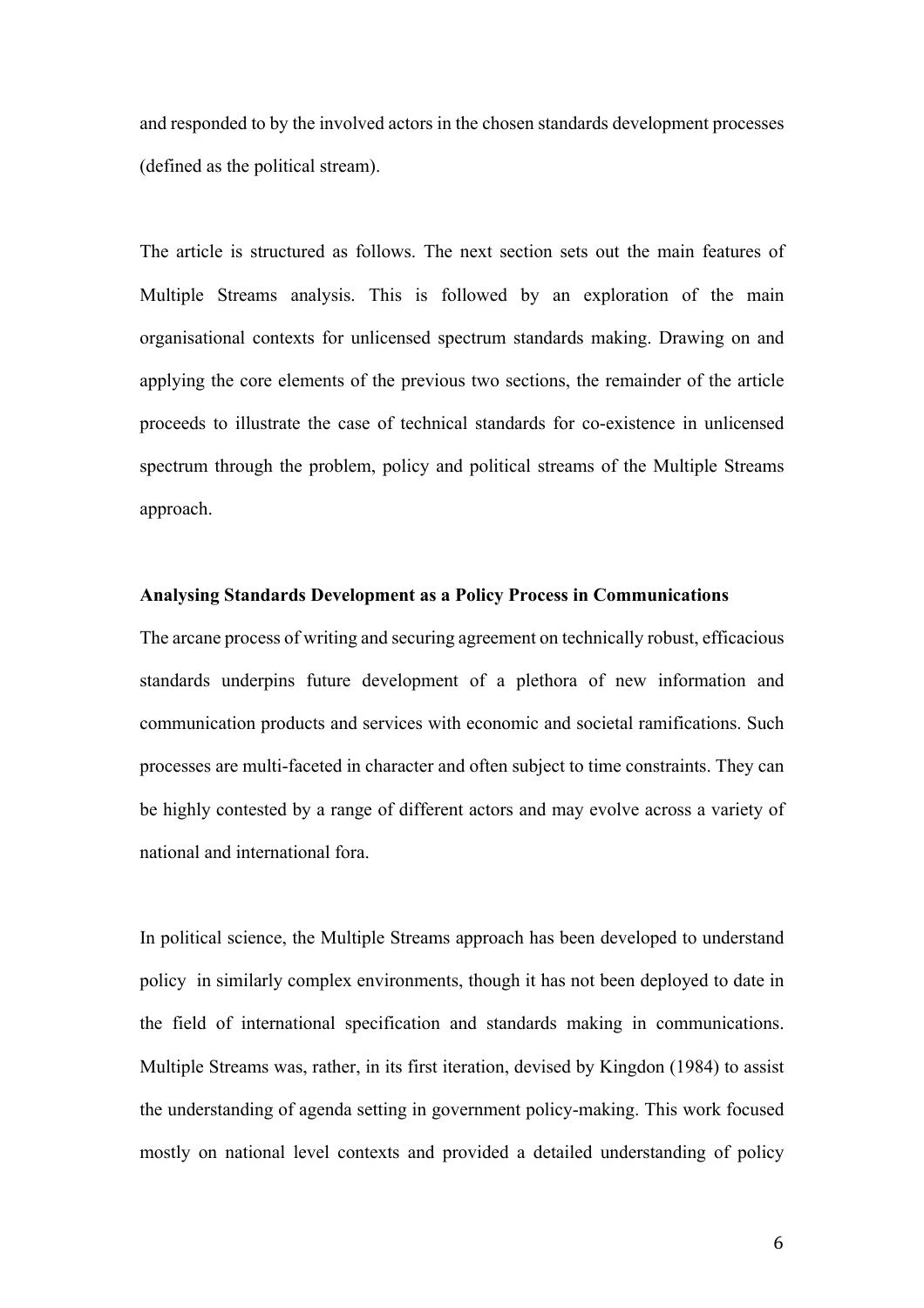environments in which the state was a prominent actor. We propose in this article that its features can be extended to understand international organisational environments in which various forms of private self-regulatory governance processes operate, in this case technical standards development for spectrum co-existence. We argue that is the case since Multiple Streams is driven by three central concerns: first, the emergence and nature of key policy problems; second, the contexts within which key policy protagonists present potential competing policy solutions to the existing policy problems; and, third, key political factors that are at work in influencing the circumstances which lead to the linking of policy problems to potential policy solutions, thus setting a course of future policy action. With origins in the 'garbage can' model of Cohen et al. (1972), Multiple Streams offers a lens to explain how the policy processes evolve (Ackrill and Kay, 2011) 'under conditions of ambiguity' (Ackrill, Kay and Zahariadis, 2013: 871). Mintrom and Norman (2009) emphasise the incremental nature of most changes (after Lindblom, 1968) which they attribute to the need to deal with inherent issue complexity. This includes unclearly defined actor (in our case technical) preferences, fluid and thus unstable participation in policy processes (in our case taking place across standards development organisational contexts), and ideologically motivated institutional settings (displaying techno-cultural differences between Wi-Fi and licensed operators, in our case). In respect of the latter, there are times when policy problems are not solvable in designated policy settings leading to the search for alternatives. This can intensify as the time-based need for a solution to be achieved becomes more apparent. Zahariadis (2016: 6-7) notes that institutions, which we view broadly to incorporate organisational contexts for policy development constitute 'an imperfect guide for action' thus providing opportunity for flexibility and experimentation. In our case, the Broadband Random Access Networks (BRAN)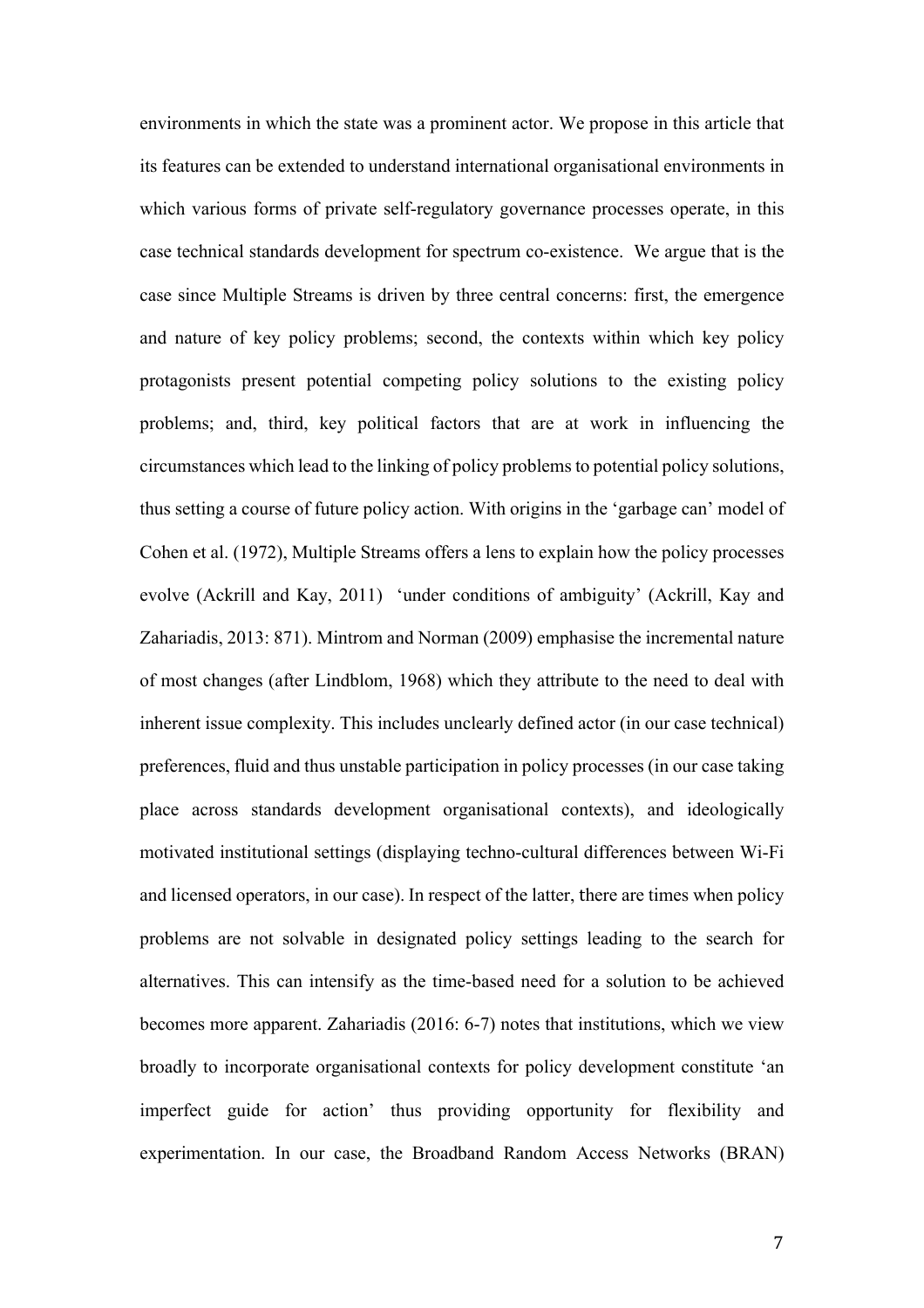committee of ETSI emerged as a key venue to consider the co-existence problem and displayed enough organisational flexibility to allow development of the co-existence agenda in the direction of a solution.

The Streams approach is particularly apposite for illuminating the co-existence case in that it envisions policy activity as developing in three initially *independent* streams. The problem stream focuses on the key issues of concern - and often dispute - in policy processes. Here, focus is trained on the origins of policy problems, as well as their core features. Here policy problems become apparent as a consequence of evidence that a problem exists. This can also occur through so-called focusing events, landmark occurrences which highlight the problem at hand. In our case, evidence of the intensifying deployment of licensed mobile broadband traffic in the unlicensed space, thus increasing the likelihood of conflict with Wi-Fi operators, as well as technical work of standards setting bodies with implications for co-existence, were central to awareness of the co-existence problematic in the 2.4 and 5Ghz bands.

Separate - though ultimately closely related - to the problem stream, the policy stream explores the range of proposed solutions - or alternatives in Kingdon's terms – that may exist to address policy problems. An important feature of the policy stream is that these solutions are not necessarily generated in a *directly responsive mode* to the problem at hand. This points to a history of often detailed work leading to products or outcomes whose value, in respect of a problem at hand, only becomes realised at an apposite moment in time. This implies that the alternatives presented in the policy stream may have been developed with a different initial purpose than to address directly the evident problem. They may, in fact, assume that the latter does not exist. This feature of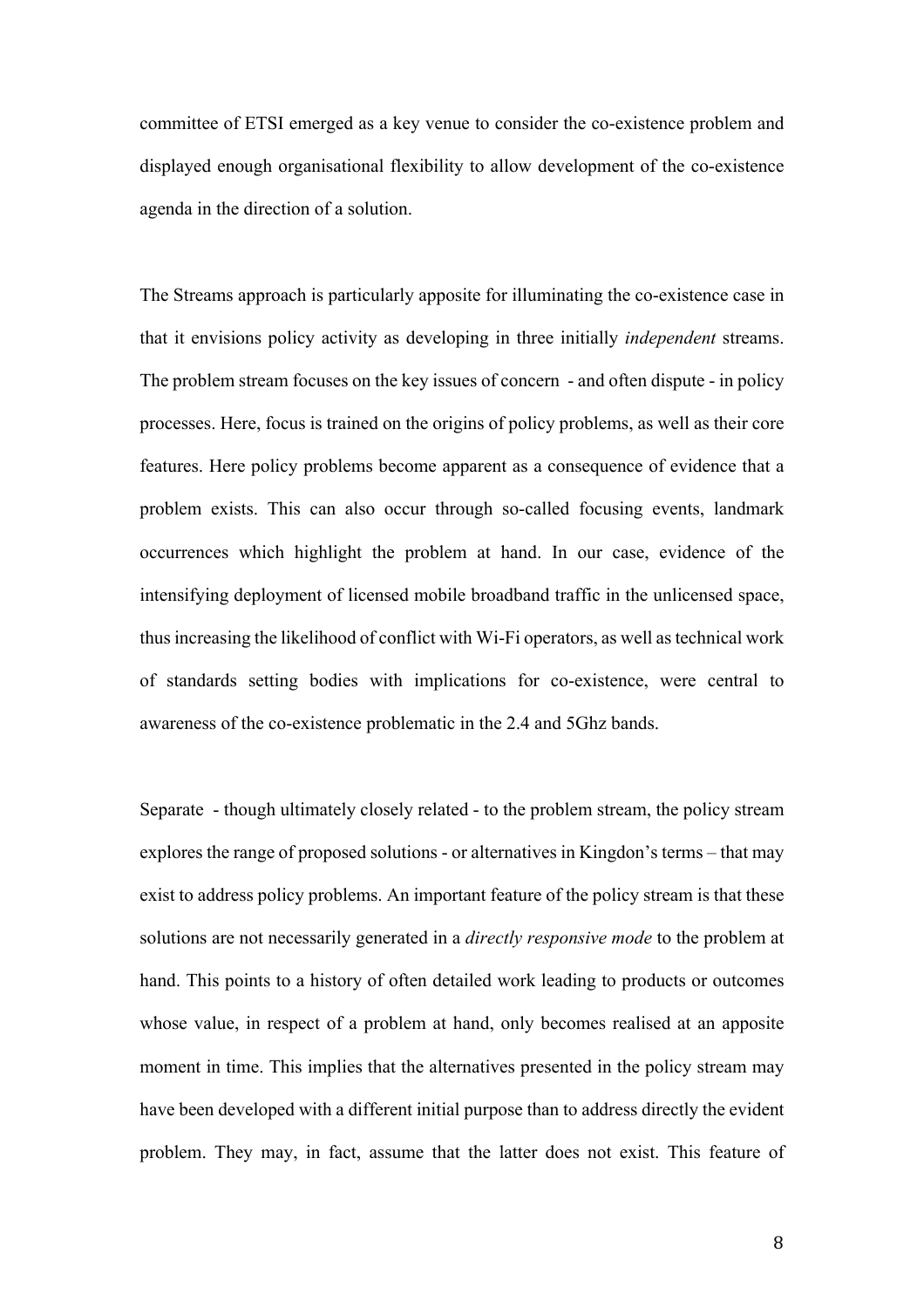Multiple Streams makes it a particularly insightful tool to understand the case of coexistence. Technical standards to exploit unlicensed Wi-Fi and licensed mobile broadband spectrum environments, respectively, were developed in separate – though also overlapping – technical (or policy, in Streams terminology) communities across an incremental historical trajectory. The primary aim was to exploit the available resource for communication purposes. It was implicitly assumed that the technical standards in question could ensure co-existence with other users.

Yet, the problem stream, in our case, indicated that this was not so. As the article shows, further action was needed to ensure the linking of the co-existence problem stream with a potential policy solution. Understanding this linkage mechanism, termed coupling, is a key focus of Multiple Streams analysis, which aims to illuminate the circumstances when the problem and policy streams are ready to connect with each other. This could occur when both a problem is widely recognised as being significant enough to search for a solution and that it is understood that a range of potential policy solutions may be in existence. However, for coupling to occur effectively, the Streams approach argues that the intervention of a policy entrepreneur is necessary.

Policy entrepreneurs, which for us can be individual or organisational (Cram, 1994), expend significant resources to advocate for policy development in a direction they favour (Kingdon, 2011). In complex and ambiguous situations they can 'craft contestable meaning', which for us can include technological meaning. They also 'pursue strategies to join together problems and policies into attractive packages' (Ackrill, Kay and Zahariadis, 2013: 873), through the coupling process. We extend the idea of 'attractive packages' to mean acceptable technical standards. The policy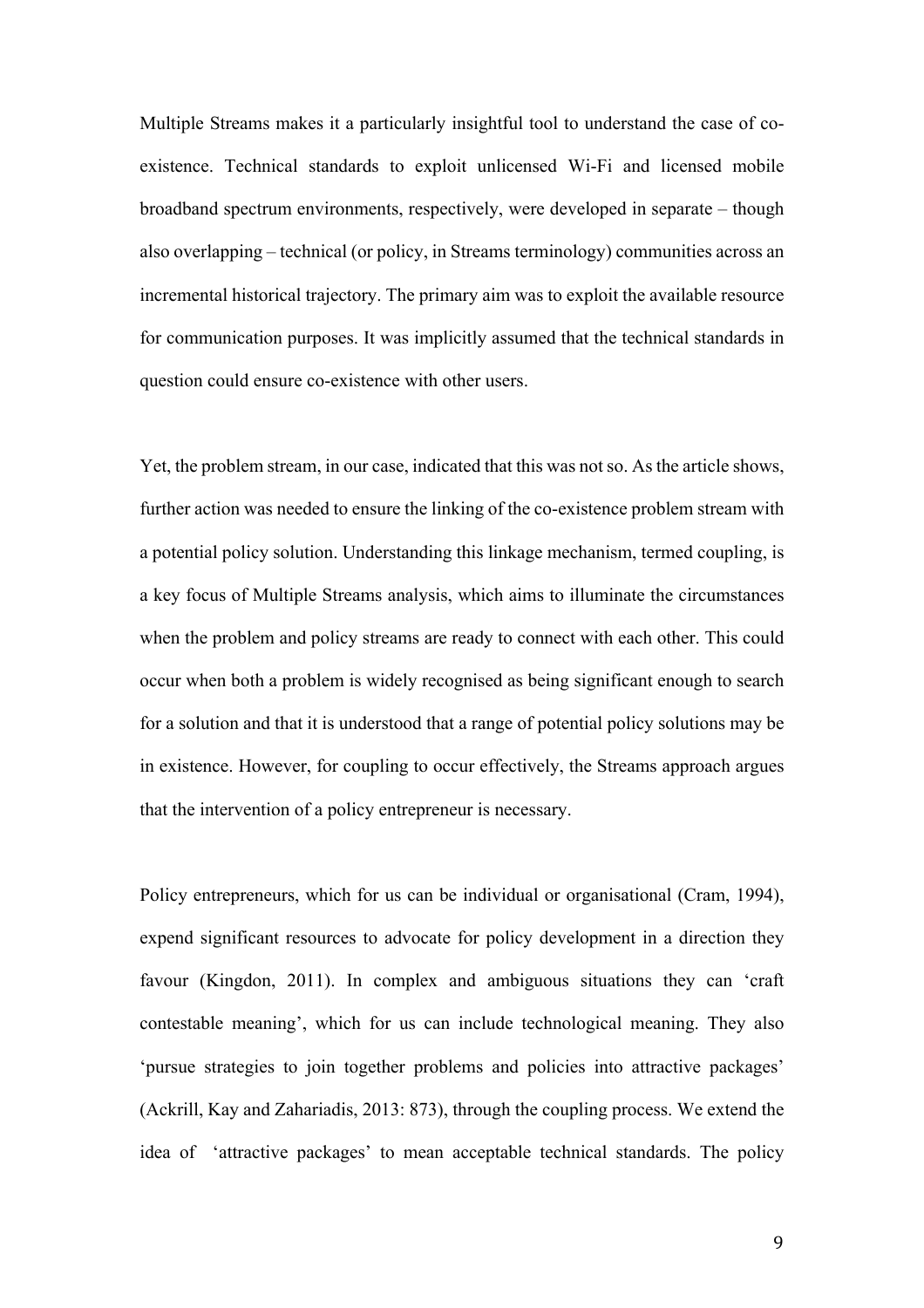entrepreneur plays a key active role in coupling problems to potential solutions when the time for doing so is appropriate or, in Multiple Streams terms, when a policy window exists. Policy windows are moments or contexts when change is ripe to take place and can form in the problem stream. These 'constitute triggers that delimit and/or help frame the way issues are debated' (Ackrill, Kay and Zahariadis, 2013: 873; Kingdon, 1995). Here problems and policies become clear and their potential linkage to create a change in future policy action becomes an issue considered vital to resolve. Policy windows serving the same purpose also form in what the Multiple Streams literature refers to as the political stream.

In Kingdon's (1984) original work, two core elements of the political stream are the actions of national governments or parliaments and what was termed as the national mood. We argue that these features are particularly useful in understanding the evolution of the case of co-existence. First, it is important to acknowledge that the world of international standards making is different from the issues of national policy making envisoned in the political stream originally. However, in the case of co-existence in unlicensed spectrum, we show that political-legislative change in wireless communications at the European Union level in the shape of the 2014 Radio Equipment Directive (European Parliament and Council, 2014) was a key political condition leading to the development of the work on co-existence analysed in this article, since it necessitated technical standards making activity to ensure compliance with it.

Second, the idea of the 'national mood', or perspectives and preferences of citizenry, as a key political factor in policy change is also important in understanding coexistence. Applied to the context of technical standards making in this article, we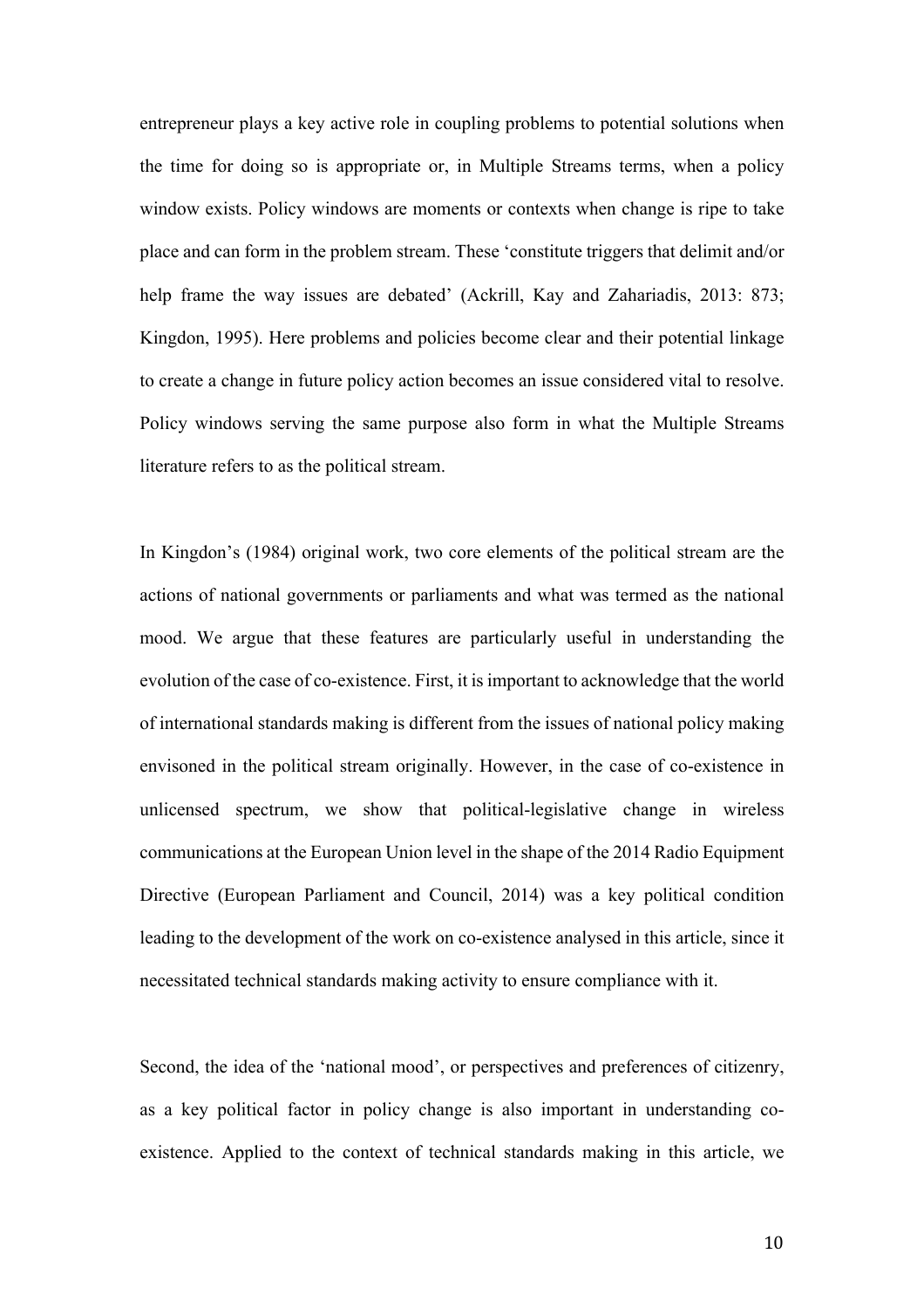extend its definition into the specific context of common consumer and user behaviours and preferences in wireless communication. Technical standards development, conducted in specialist organisational contexts, takes place away from the day-to-day experience of consumers. Yet, those leading it are highly cognisant of - and sensitive to - current and likely future consumer preferences and usage patterns. Here, as more people use their mobile phones to access the Internet, the practice of 'offloading' has become popular, where users switch between licensed mobile and Wi-Fi services, when the latter are available. It has been predicted that offloading will have risen from 54% to 59% of all total mobile data traffic from all mobile connected devices between 2017 and 2022 (Cisco, 2019). Coupled with the established feature of regular mobile handset upgrading, the need for new handsets to incorporate the latest licensed and Wi-Fi based functionality is an important feature of the political stream of the co-existence debate. The article shows how political-legislative and consumer public factors provided a window of opportunity in the political stream to allow it to be coupled with the problem and policy streams in the consideration of co-existence. We develop this analysis in detail in the remainder of the article.

#### **Standards Development for Co-existence: Organisational Contexts and Salience**

Spectrum capacity in the so-called ISM (industrial, scientific and medical) bands (e.g. 902-928 MHz, 2.4 GHz, 5.7-5.8 GHz frequency bands) was highly exclusive initially in its uses (e.g. cordless phones, microwave ovens, military radars) (Guvenc et al., 2011, p. 6-7). In 1985, however, the US Federal Communications Commission (FCC) undertook the key regulatory measure to open the ISM bands for wireless communications on a licence-exempt basis, provided that they did not create interference with primary and secondary occupancy rights holding users of spectrum,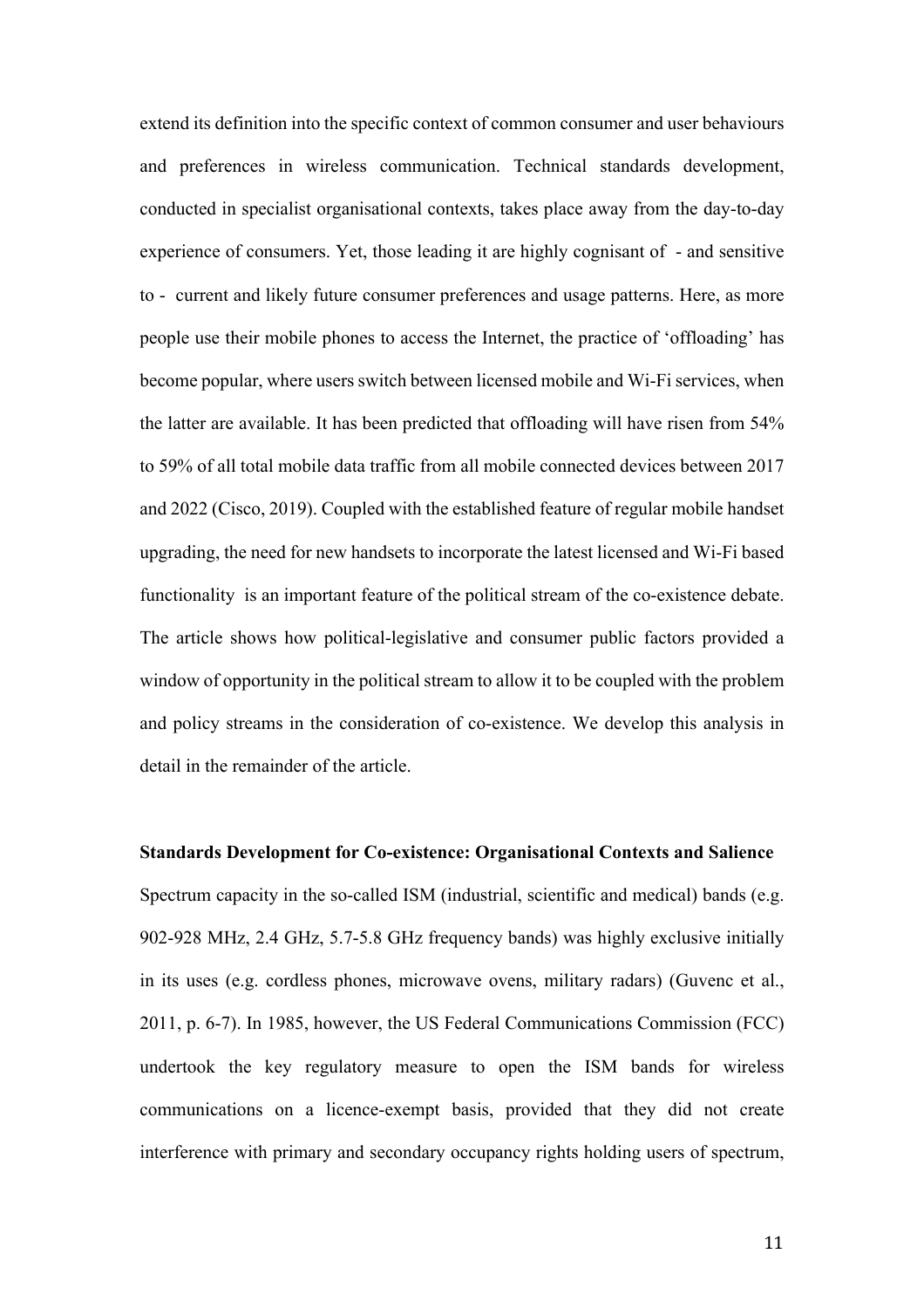such as the military and, by contrast, terrestrial broadcasters. In 1997, the FCC made a second important intervention through releasing an additional 300 MHz of frequencies for unlicensed use by short range, high-speed wireless communication devices in the 5GHz band (Cooklev 2004: 10).<sup>1</sup> Whilst monitoring the development of unlicensed communication, it thereafter adopted a hands-off role in the sector's evolution which has persisted to the time of writing (confirmed by authors' interviews, July 2017 and July 2018). Instead, the IEEE's Committee 802, Subcommittee 11 (hereafter IEEE 802.11) developed as a key private venue for standards development work that would shape wireless short-range communications. Created in 1990, IEEE 802.11 introduced its first standard in 1997 and, by 2000, the organisation had two standards for the use of unlicensed spectrum - IEEE 802.11a and IEEE 802.11b (Greenstein, 2007: 13-14). These and the subsequently developed versions of the 802.11 standard (most importantly for the ongoing co-existence contestation, the 802.11ax standard) became commonly known as Wi-Fi. From this account, it is clear that standards have a tendency to evolve in an incremental fashion, developing strong path developmental characteristics.

In Europe, the European Telecommunications Standards Institute (ETSI), created in 1988 by the European Conference of Postal and Telecommunications Administrations (CEPT), developed a key role in the introduction of Wi-Fi. ETSI includes state administrations as well as major telecoms companies, manufacturers, network operators, service and content providers, universities and research bodies, user organisations, and consultancies (ETSI, 2016a). It is a 'pay to play' organisation with

 

<sup>&</sup>lt;sup>1</sup> The regulation of the bands falls within FCC's Part-15 Rules, stipulated in Title 47 of the Code of Federal Regulations (CFR).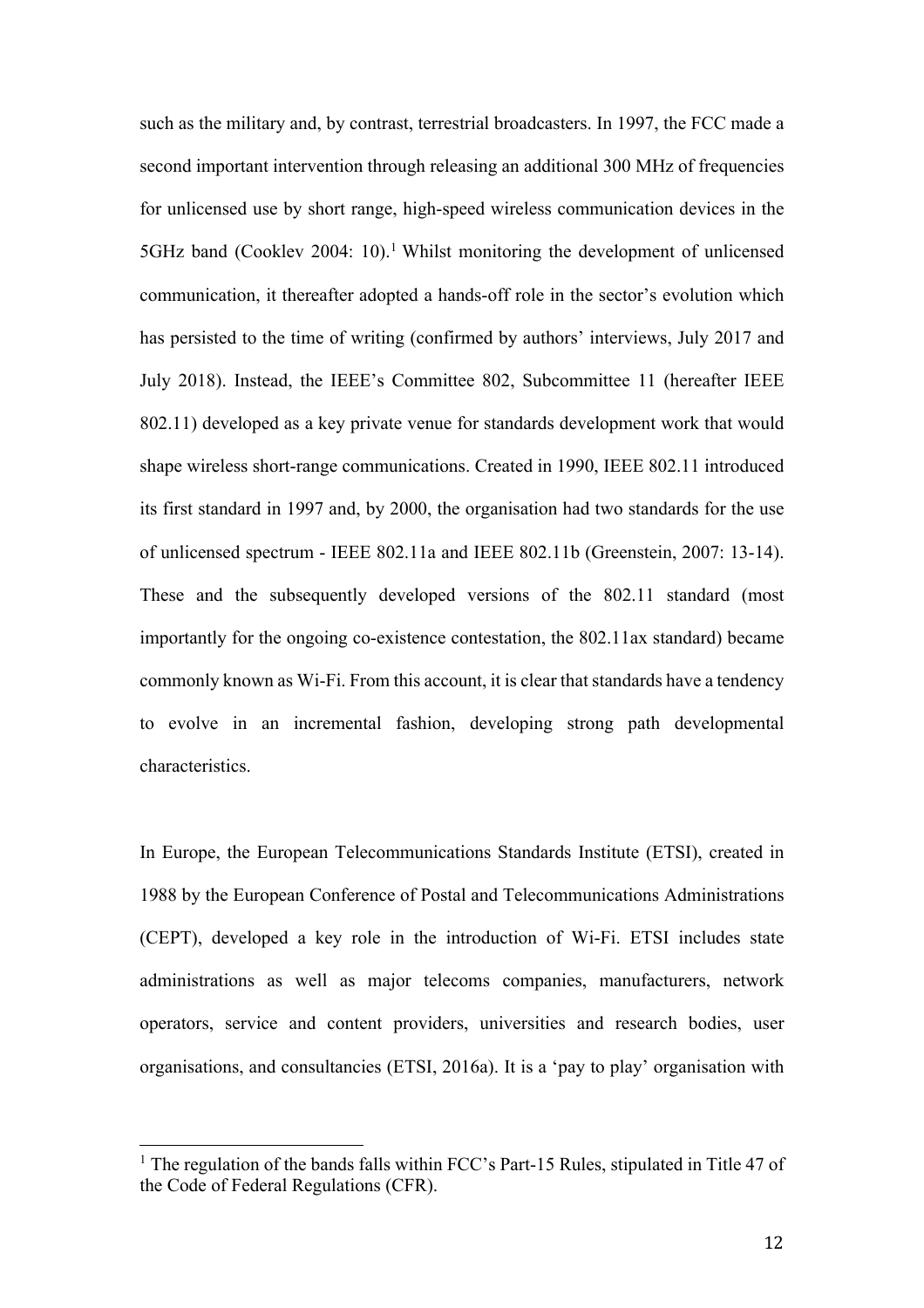a stratified membership where members buy voting rights and weight through subscription (authors' interview, 2017; ETSI, 2018). ETSI is one of the organisations officially recognised by the EU (European Parliament and Council, 2012) as a provider of European Standards (ENs). Within ETSI, the Broadband Radio Access Networks (BRAN) committee has played a role in the promotion of the 802.11 standard family historically (ETSI, 2016b). In fact, the EN 301 893 standard was written in part with the IEEE 802.11 standard in mind (authors' interview, 12/10/16). The ETSI EN 301 893 standard 'instructs' devices operating in unlicensed bands how precisely to access a channel. Thus, in contrast to the US, the EU, through legislation and standards development activity, has played a significantly more hands-on role in the development of Wi-Fi. It also is important to note that ETSI's resonance for co-existence goes beyond the EU since it comprises as many as 865 members from 66 countries across five continents (ETSI 2018) and its technical specifications are thus copied by states beyond Europe.

WiFi aside, the growth of licensed mobile communications and attendant capacity pressures led players in the sector to move towards developing technical specifications and standards to allow use of unlicensed spectrum space, through a process known as offloading, based on the Long Term Evolution (LTE) technical standard which underpinned licensed operators' services historically. This involved technical work aimed at creating new LTE-based specifications to secure a more controlled use of the unlicensed space in the less crowded 5 GHz bands. To utilise the available capacity in these bands, key initiatives have occurred in the LTE-U (Long Term Evolution – Unlicensed) Forum and a formal institutional standard setting process undertaken within the much larger 3rd Generation Partnership Project (3GPP) (see below).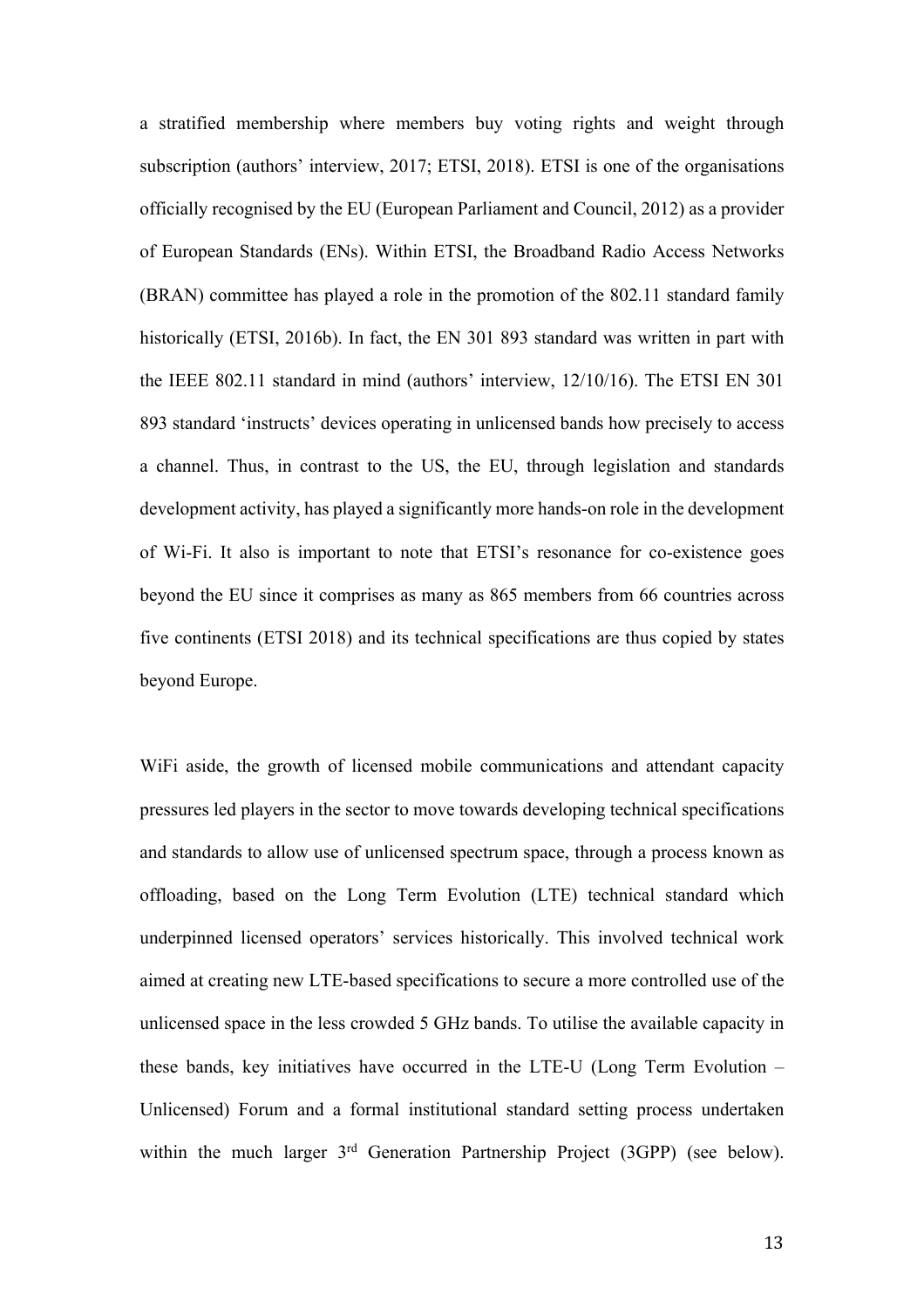Established in 1998, 3GPP has defined technical specifications for advanced cellular communications, originating from 'a 3rd generation mobile system based on evolved Global System for Mobile Communications (GSMTM)' (ETSI, 2016c). 3GPP work, building on LTE, focused on Internet Protocol (IP) based technical solutions to transport voice, messaging and data services over cellular networks (3GPP, 2016a). 3GPP unites under its structure seven telecommunications standardisation bodies from across the world that serve as its Organisational Partners and 'determine [its] general policy and strategy' (3GPP, 2016b). Very importantly for the current co-existence debate, one of these partners is ETSI (see Table 1).

Thus, the standards development organisation (SDO) world overall is organisationally nexus-like and overlapping. The membership of 3GPP is diverse and includes almost all major cellular, but also many Wi-Fi, related companies and alliances (see 3GPP 2016c). The members of the LTE-U Forum are part of 3GPP. The Wi-Fi Alliance<sup>2</sup> industry group is also an individual member of 3GPP, while the diverse Wireless Broadband Alliance (WBA)<sup>3</sup> is one of 3GPP's partners (3GPP, 24/10/16). The landscape, in policy terms, is thus interconnected and multi-forum (see Table 1). This interconnectedness, in theory at least, provides the opportunity for the resolution of conflict that might arise from different technical standards development processes.

 

<sup>&</sup>lt;sup>2</sup>Created in 1999, the Wi-Fi Alliance has provided interoperability certification and approved backward compatibility of Wi-Fi CERTIFIEDTM products (Wi-Fi Alliance, 2016a, 2016b). As seen further in this paper, the Wi-Fi Alliance has been particularly active in the planning of technical tests for measuring fair coexistence between LTE and Wi-Fi devices.

<sup>3</sup>Founded in 2003, the Wireless Broadband Alliance (WBA) focuses on next generation Wi-Fi, connected cities, wireless innovation and testing, as well as on trials of LTE devices in unlicensed spectrum (WBA, 2016).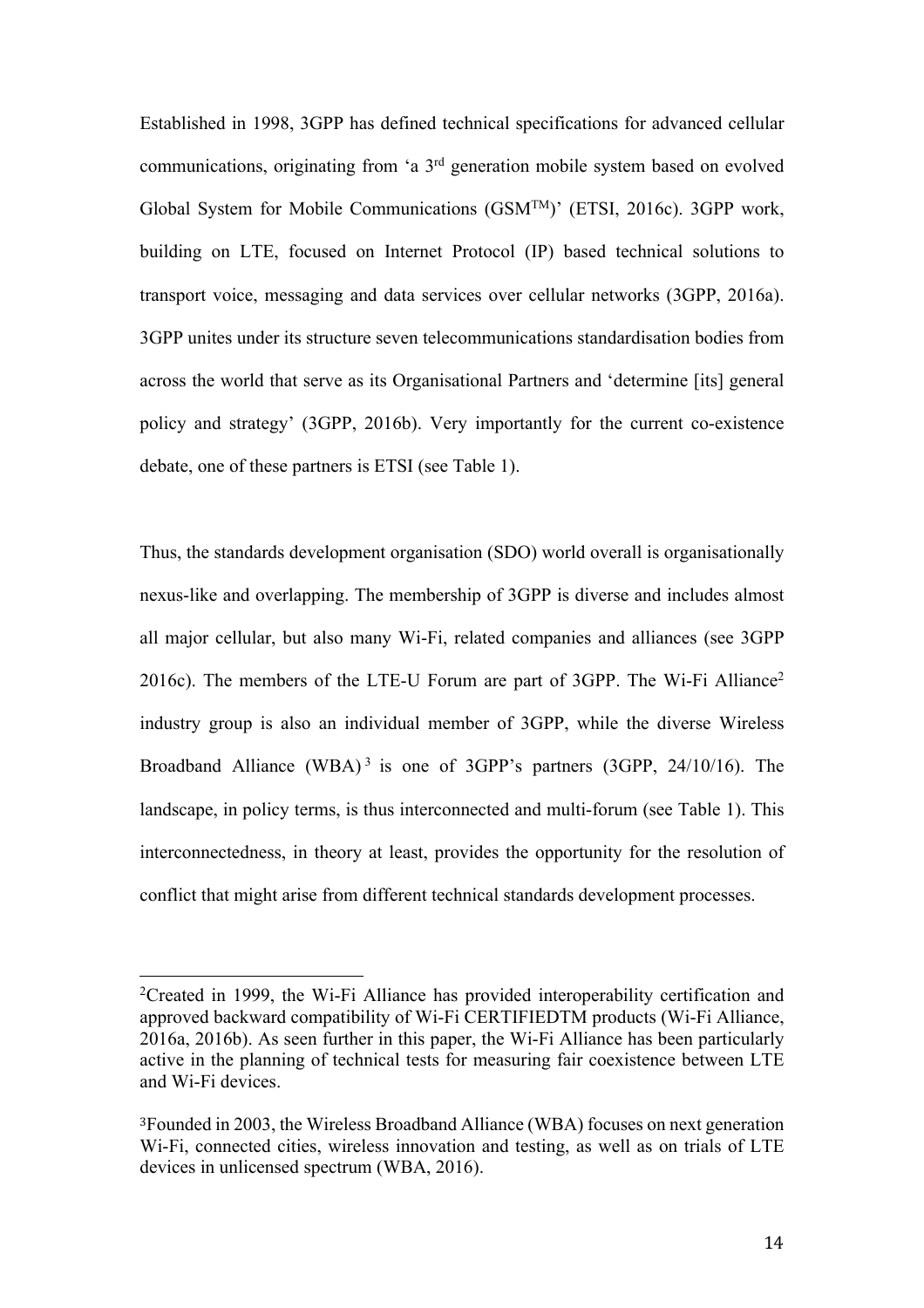There is a notable difference in the participation cultures of these organisations, most particularly between 3GPP and IEEE 802 (authors' interviews, 12/10/16 and 12- 13/07/17). While participation in both organisations is undoubtedly motivated by corporate business goals, in IEEE 802 attendees at standards development meetings hailing from a range of high tech corporate telecommunications players, when voting in any standards development process, are required to act in a personal capacity using their expertise to make decisions in the general or common interest of technological progress (see IETF RFC 7241, 2014; authors' interviews 12-13/07/17). Attempted expansion of this cultural norm beyond IEEE  $-$  in the form of individual policy entrepreneurship - would create a crucial window of opportunity to resolve the coexistence problem (see p.25).



**Source: Authors**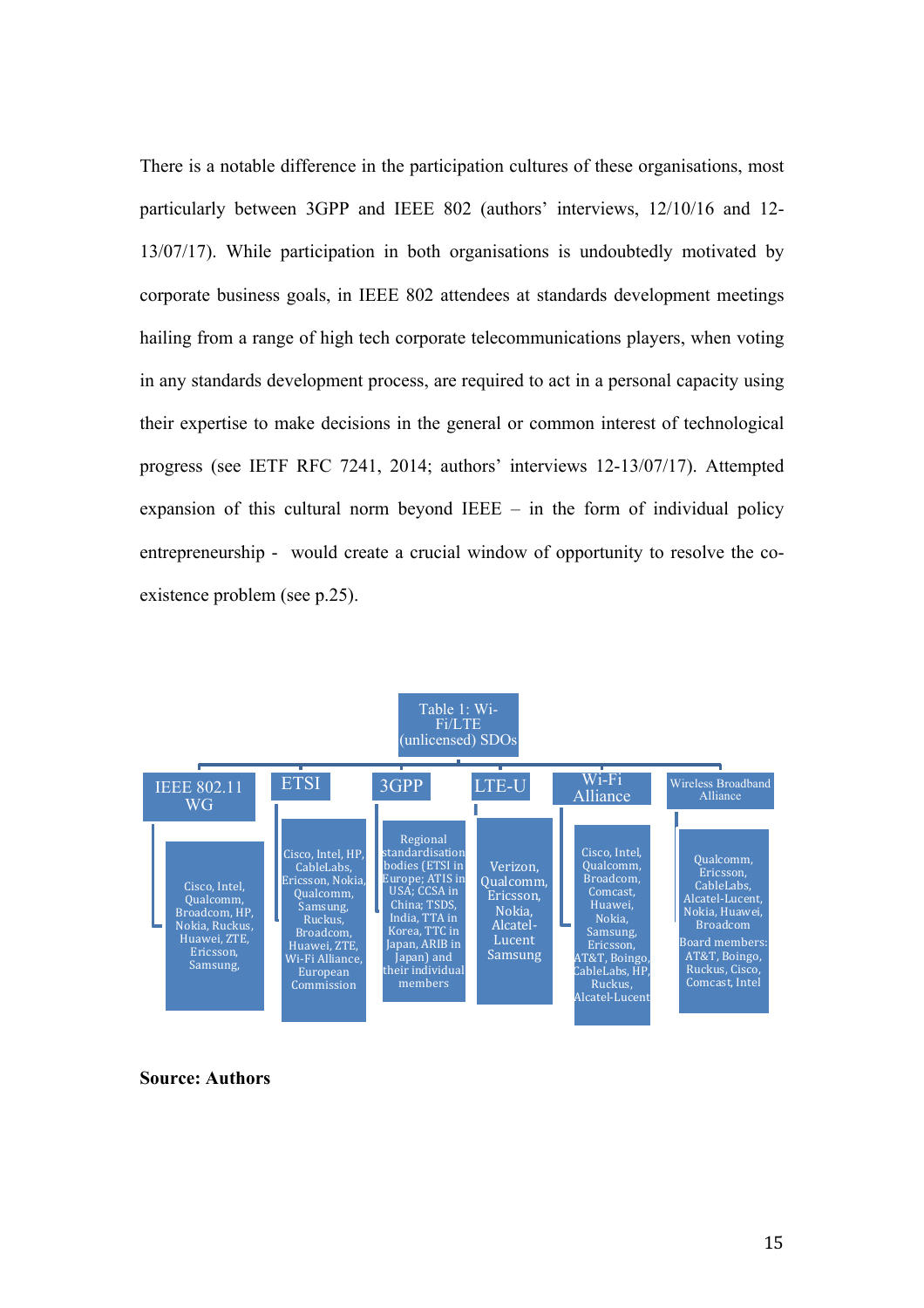## **The Problem Stream: Defining the Terms of Co-Existence between LTE and Wi-Fi in Unlicensed Spectrum Space**

Spectrum usage undertaken on the basis of cellular and Wi-Fi standards (LTE and IEEE 802.11 respectively) differs markedly. These technical differences have created different operational cultures and distinct tension in terms of co-existence. This can be understood in respect of the idea of fairness, in particular in relation to access to network capacity. Some brief technical explanation is needed to illustrate this.

Wi-Fi devices gain access to spectral channels in a so-called 'contention-based' process, using the carrier sense multiple access with collision avoidance (CSMA/CA) technical protocol (Jeon et al., 2015: 2321). Here, an automatic 'clear channel assessment' process is performed before signal transmission occurs (Kwon et al., 2016: 4). The contention mechanism operates by a process of trying to avoid collision using the so-called listen before talk (LBT) algorithm, whereby a station attempting to transmit selects a random listening time duration. After it has detected no user transmitting during this random duration, it proceeds to transmit (authors' interview, 12/10/2016). This is known as Wi-Fi's 'random backoff' mechanism (Google, 11/06/15). The Wi-Fi 802.11 standard family includes an additional backoff mechanism, called 'exponential backoff'. Here, if a signal collision occurs, the length of the random backoff interval referred to above is automatically increased before transmission recommences, thus minimising (though not removing entirely) the risk of further signal interference in densely populated (known as densified) network environments (Jindal and Breslin, 2015 in Google (2015); see also DSA, (2015: 3); Public Interest Organizations, (2015: 14).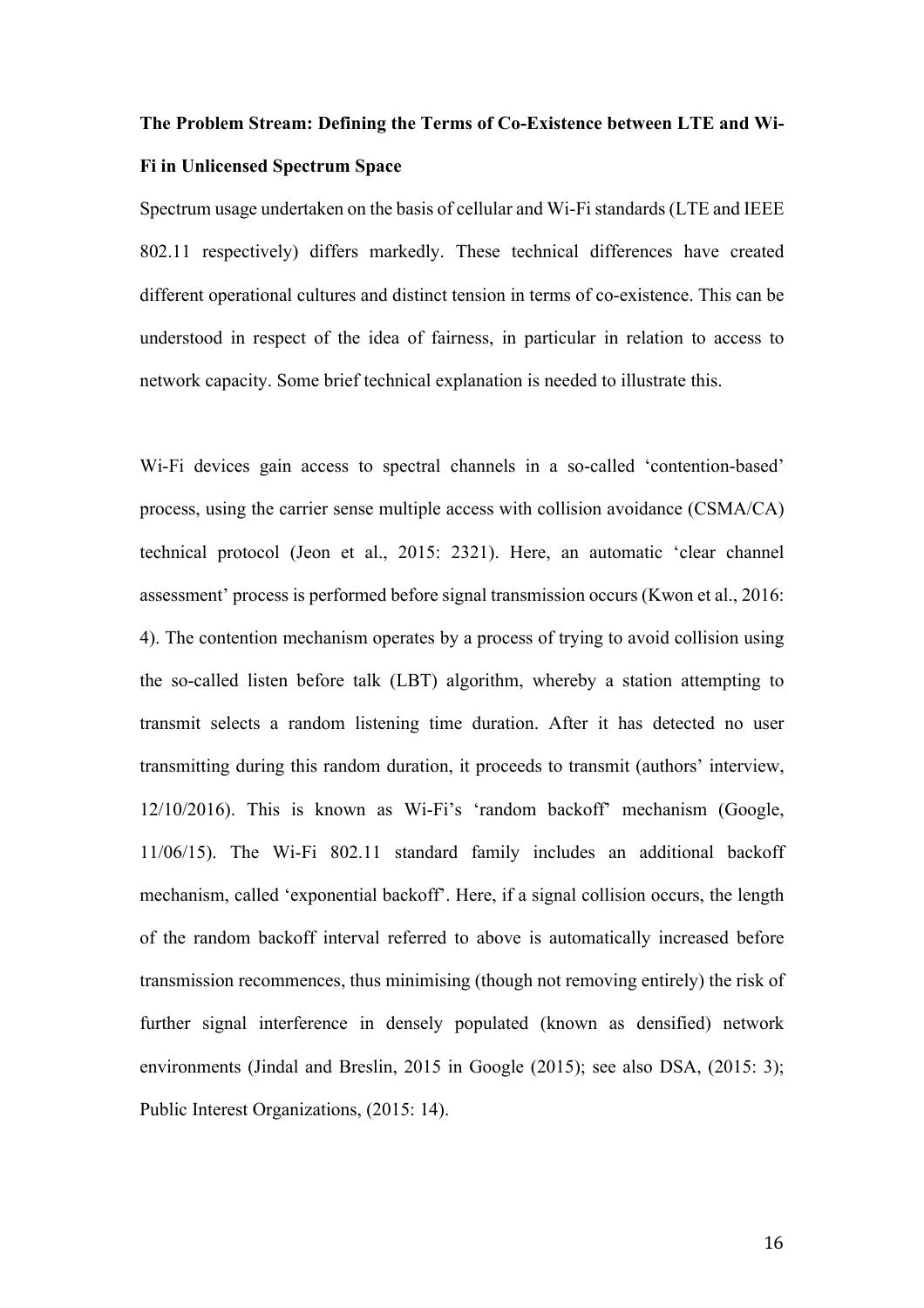By contrast, cellular communication through LTE operates on a so-called 'contentionfree' or schedule-based system, 'designed to transmit persistently as long as there are [data] packets awaiting to be served' (Jeon et al., 2015: 2321). This provides better throughput for LTE based signals (Public Interest Organizations, 2015: 14) and thus better quality of service to the user but is problematic for co-existence since the reserved space it monopolises can leave Wi-Fi devices operating in the unlicensed environment starved of access to transmission channels, because LTE does not allow flexibility for the free or 'idle' periods of opportunity (Cano et al., 2016: 2) on which Wi-Fi capitalises for communication. Therefore, the inherent techno-cultural 'politeness' in the design of Wi-Fi devices creates a distinct disadvantage when operating in proximity to LTE transmitters as is increasingly the case in the unlicensed space, something exacerbated by the control-centric modus operandi of LTE. This is important, since historically:

It is the combination of all three of these politeness protocols, (LBT, initial wait, exponential backoff) and [its] ability to sense extremely weak signals…that make [Wi-Fi] such a good neighbor to other technologies. (DSA, 2015a: 3).

Wi-Fi stakeholders have frequently pointed out that these 'good neighbour' characteristics have also provided opportunities for innovation and deployment of other technologies to operate efficaciously next to it. Examples include coexistence with Bluetooth, Zigbee, and cordless phones in the 2.4 GHz band (DSA, 2015a: 5; Nwana 2016: 2). The perception of 'fair' coexistence between Wi-Fi and licensed providers differs markedly. The results of technical simulation exercises conducted by proponents of LTE are often disputed by the Wi-Fi community (Alderfer, 2015; Andreoli-Fang, 2015).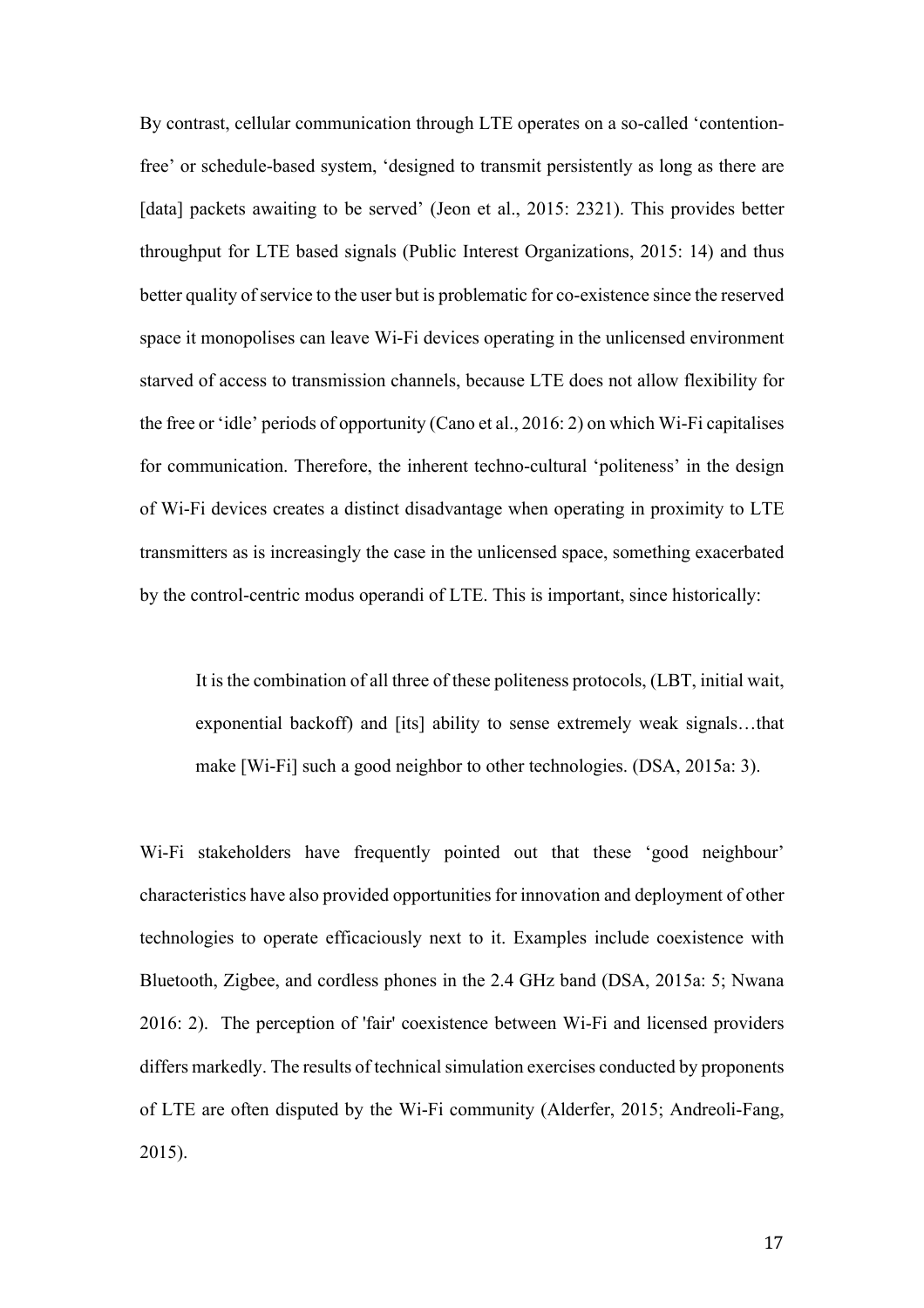A key focusing event in highlighting the co-existence problem occurred in 2014, when a closed group of mobile carrier, chipset, and equipment manufacturers (led by Verizon and also comprising Qualcomm, Ericsson, Nokia/Alcatel, and Samsung) formed in the United States and put forward a technical specification (LTE-U) for the deployment of LTE in unlicensed spectrum bands. LTE-U was intended for use by licenced mobile carriers only (Feld, 2015a) and excluded other players with major stakes in the Wi-Fi sector, including Cisco, Broadcom, Microsoft, Cablelabs, and Google, all part of the Wi-Fi Alliance. It operated according to a so-called 'duty-cycle approach', which performed a particularly narrow, self-first techno-cultural articulation of sharing, by 'owning' spectrum for a chosen period of time and then allowing other devices (such as Wi-Fi) to use it in the remaining time (authors' interview, 12/10/16; Paolini and Fili, 2015: 12). This amounted to the cultural antithesis of WiFi based communication. Whilst LTE-U incorporated the Wi-Fi originated backoff mechanism, it was absent the 'listen before talk' (LBT) technique (WBA, 2015). Its activated duty cycle mechanism would share the selected channel based on 'on and off' periods, which would be determined, crucially, by the LTE-U operators themselves on a self-regulatory principle (DSA 2015a: 4).

The Dynamic Spectrum Alliance (DSA), an industry association sympathetic to the position of WiFi in the co-existence debate, argued that the mechanism would give control to LTE-U players to determine allocated time to Wi-Fi based counterparts, and would impact negatively on the real time voice and video communications opportunity of the latter (DSA 2015: 4). By contrast, Qualcomm refuted accusations of unfair coexistence (Qualcomm, 2015) by arguing that LTE-U did not impact on the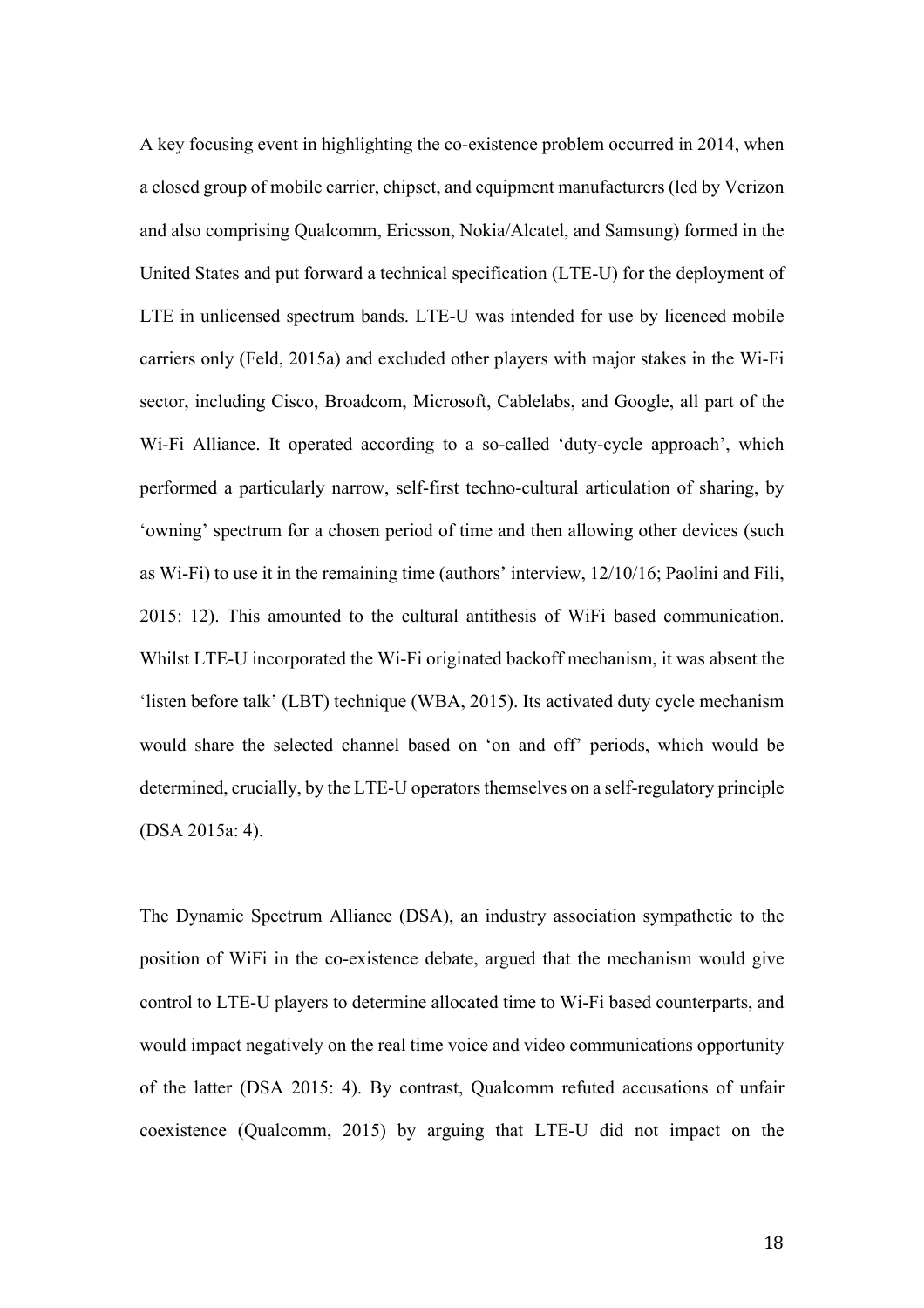performance of a Wi-Fi device any more than would another Wi-Fi neighbour (Cablevision et al., 2015).

Functionality and fairness aside, the entrance of LTE-based technology into the incumbent Wi-Fi space pointed up the thorny issue of international regulatory differences of approach to unlicensed spectrum use. In Europe and Japan, licensed cellular transmitters are required to deploy LBT when using unlicensed bands, something not specified in North America, South Korea and China (Giupponi, 2016). Since the ETSI EN 301 893 harmonised standard, mandated by the EU's Radio Equipment Directive, required the use of LBT, LTE-U could be deployed in the key markets of the US, China, and India, but not in Europe. Despite creating this fraction, as we show below in the Political Stream section, the role of European level political preferences expressed through legislation was a key factor in setting the agenda for action to address the co-existence problem.

True to their well-known laissez-faire approach, the FCC (in line with the US Congress) maintained the position that discussions should be carried out within and between the formal private technical standard-setting bodies (Feld, 2015b) (mostly 3GPP and IEEE 802) and the relevant industry alliances (LTE-U, the Wi-Fi Alliance, and the Wireless Broadband Alliance). It nonetheless decided to withhold the certification of the LTE-U devices for operation in the United States until industry parties resolved contested technical claims they held. This proved an important focusing event in highlighting the extent of the co-existence problem. A subsequent joint coexistence test plan exercise developed under the auspices of the Wi-Fi Alliance. Though initially announced as a compromise solution, the test produced proved an unsuccessful policy window since it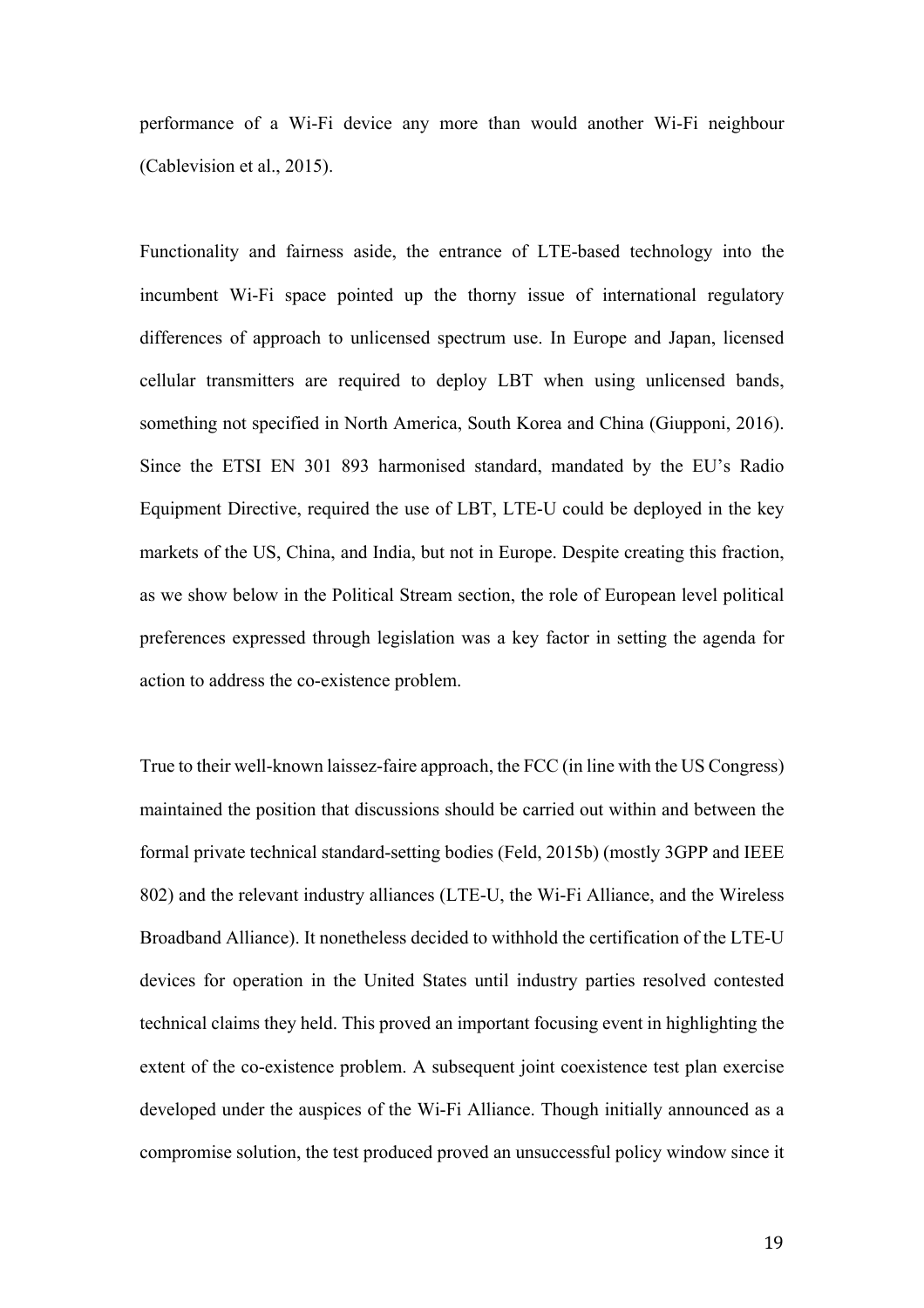was not endorsed by key stakeholders and there was no obligation on service providers and vendors to run it. The process delayed the emergence of LTE-U based products on the market by a year which might have been considered as a victory in policy terms for the Wi-Fi community but merely served to highlight the persistence of the coexistence problem.

In February 2017, the US FCC finally authorised the operation of LTE-U devices. Whilst potentially a key focusing event, the core issue of contestation in the Wi-Fi problematic remained: disagreement on the inherent mechanism for spectrum use by LTE-U technology (LBT) and the energy detection levels necessary to prevent interference and enable 'fair' access to spectrum. Energy detection levels are crucial since they determine the decision taken on whether or not a channel or medium is busy and thus whether or not the device concerned is able to transmit a signal. Nevertheless, by this stage co-existence as a key techno-political problematic had become widely recognised among licensed and unlicensed spectrum players.

## **The Policy Stream: LTE-LAA, 802.11ax and the Development of Unlicensed Spectrum Use**

The development of the LTE-U standard served to epitomise the co-existence problem rather than resolve it. However, a separate LTE-based standard development process known as LTE-LAA (Licence Assisted Access) was undertaken in an alternative organisational venue. This standard evolved simultaneously to - and became closely connected with - work within the Wi-Fi community of the IEEE to create the next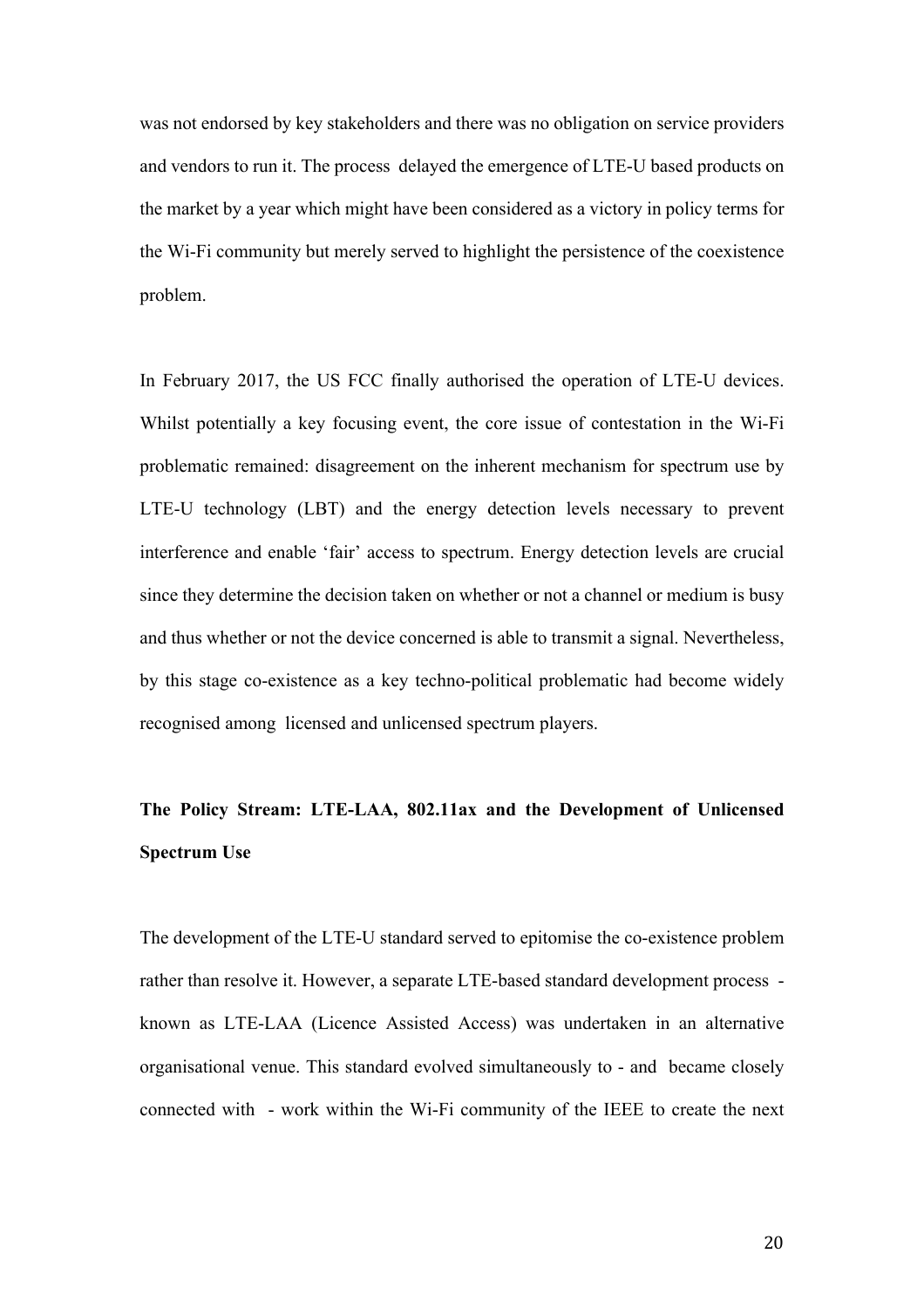generation of the Wi-Fi standard, known as 802.11ax. Both standards developed into potential policy options to address co-existence.

The LTE-LAA development process was undertaken in 3GPP (whose membership included the founders of the LTE-U Forum) with the aim of creating a 'single global solution' that responded to the challenge of overcoming the international regulatory differences noted above on use of unlicensed spectrum (Paolini, 2015: 11; Flore, 2015) as well as technical differences over communication protocol and energy detection. Unlike LTE-U, a formal standard creation process commenced within 3GPP. Yet, the LTE-LAA standard had a particularly closed techno-cultural underpinning in that it catered only for licensed providers through aiming to allow aggregation, by a primary licensed carrier, of one or more supplemental unlicensed channels (WBA, 2015: 1). It did crucially, however, include the LBT mechanism for functioning in the 5 GHz band (Qualcomm, 2015: 2; see IEEE, 2015, also Paolini 2015: 11). In March 2016, 3GPP announced the near completion of work on LTE-LAA (3GPP 2016b) and devices using it were approved by the FCC in September 2016 (Brenner, 2018). Despite the incorporation of LBT, a key difference between LTE-LAA and 802.11ax remained in respect of the detailed specifics of energy emission.

Throughout 2016 and 2017, a potential policy window opened when 3GPP and IEEE 802.11 took part in a resolution seeking process, by communicating through liaison statements, initiated by the policy entrepreneurship of the IEEE 802.11 committee. The core of the contestation between the two sides was the seemingly obdurate employment by Wi-Fi and LTE-LAA of different means of detecting energy from transmissions by nearby devices.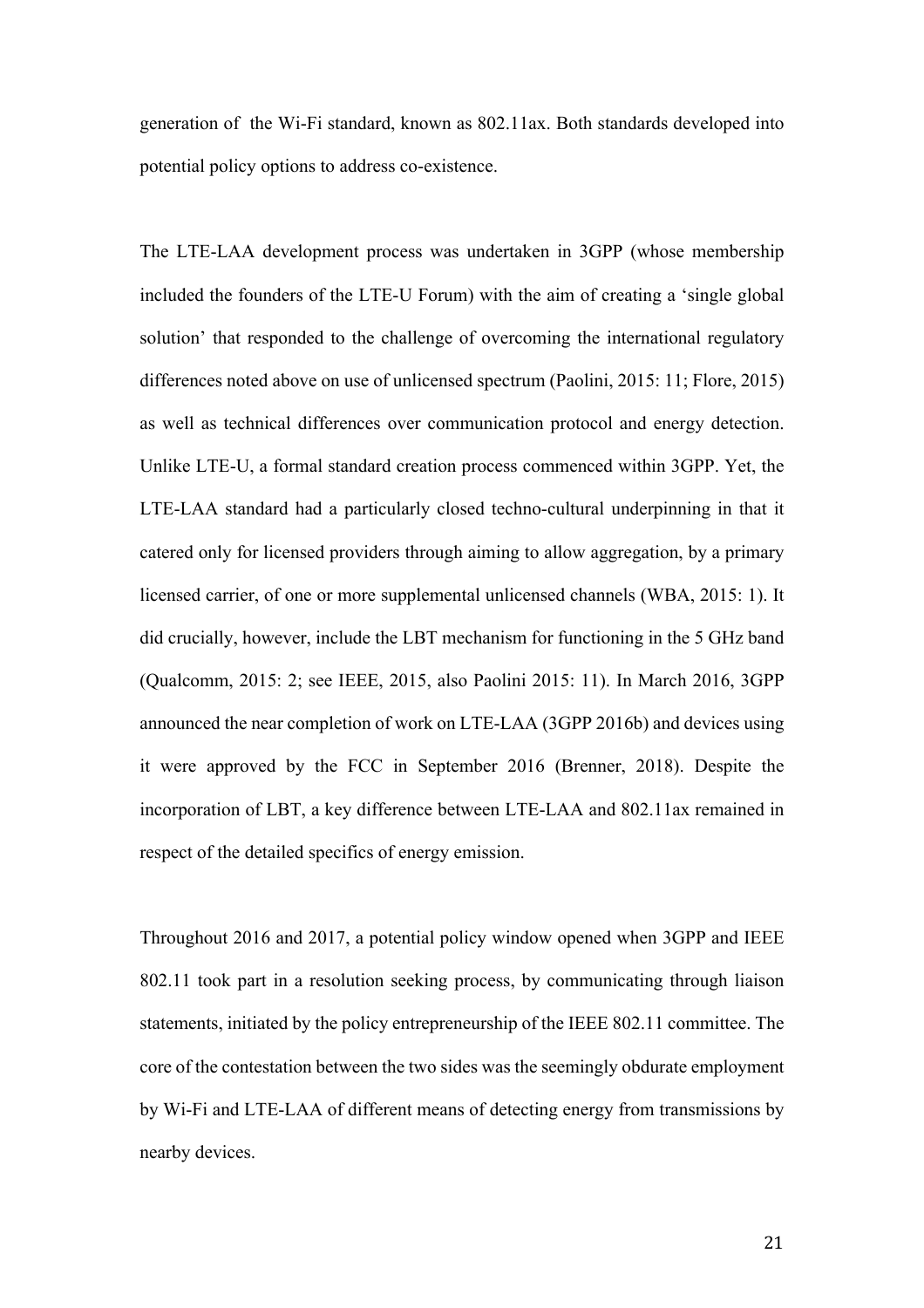In essence, the system used in Wi-Fi devices is more noise sensitive than that of LAA. This increases the risks of 'unfair' access and use of spectrum when both operate in the same bands. Whilst LAA underpinned devices are designed to operate by detecting and avoiding interference with transmissions using the Energy Detection (ED)-only mechanism with a threshold of -72 dBm (decibel-milliwatts), Wi-Fi incorporates a more sensitive two stage ED (at a threshold of -62 dBm) and Preamble Detection (PD) (at a threshold of -82 dBm) process. This PD accounts for Wi-Fi's exceptional 'politeness' characteristics.

The politics of the interaction proved fractious and the policy window proved unsuccessful. IEEE 802 argued that 3GPP should incorporate a lower (more sensitive) ED threshold or include in LAA's design a PD system for increasing the detection sensitivity of devices operating according to it. The 3GPP rejected this argument and returned a counter proposal to IEEE 802 that the latter should consider the application of a less sensitive ED-only mechanism with a detection threshold chosen as optimal by the 3GPP (i.e. -72 dBm) in the IEEE's ongoing work on the 802.11ax standard. Negotiations ended in deadlock when IEEE 802 rejected this counter proposal citing the long established and widely deployed Wi-Fi technological legacy of which dual detection was an integral part. The new IEEE 802.11ax standard, first vaunted in 2013, and commenced formally in 2014, was scheduled for formal ratification by the end of 2019. The standard addresses the key technological challenge of managing in a more controlled and more effective fashion signals in the increasingly crowded, 'densified',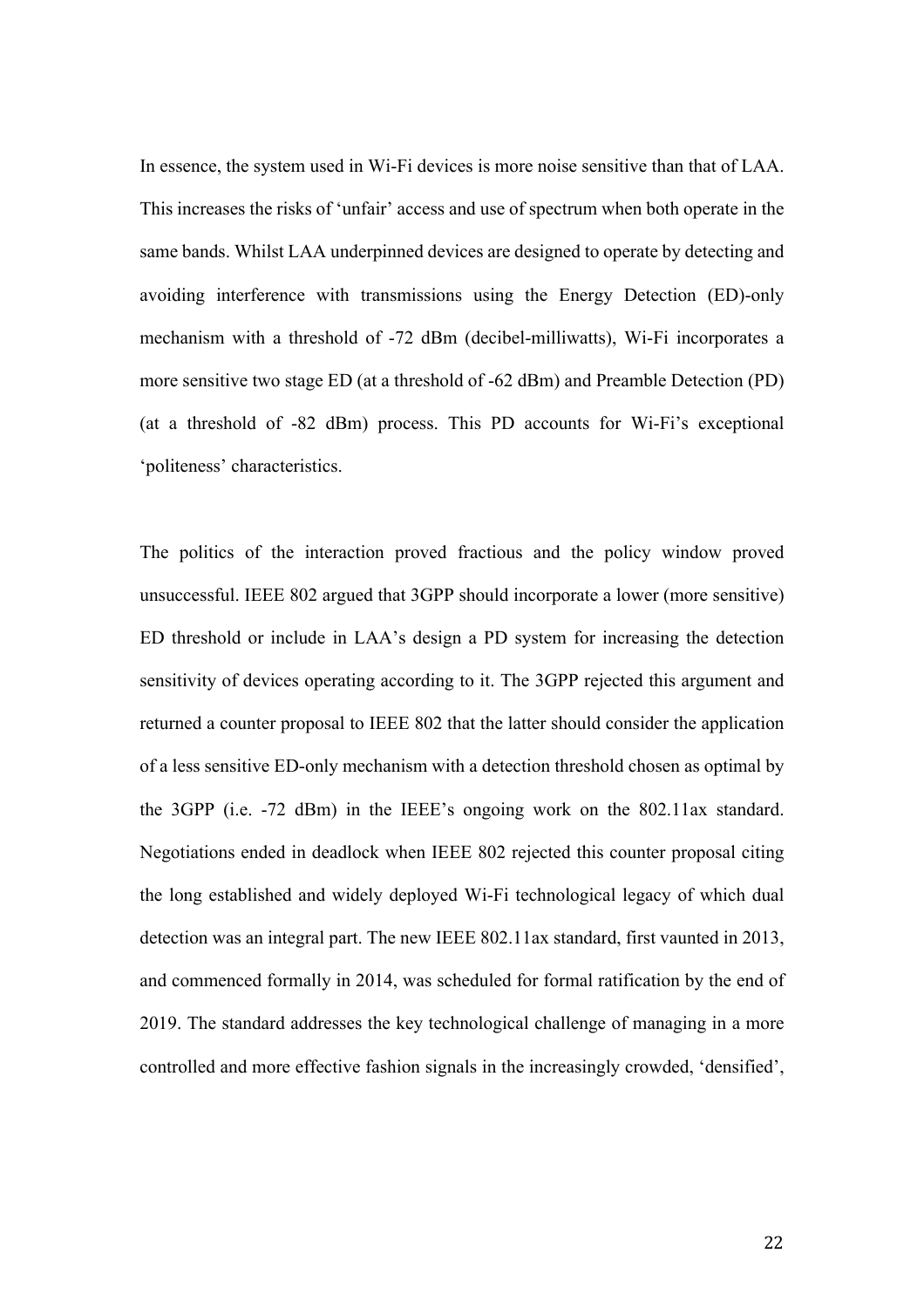spaces of unlicensed spectrum<sup>4</sup>. In this respect,  $802.11$  ax can be regarded as a direct technical response to the concerns of licensed communications providers about the variable service quality of user experience in the unlicensed space, though it differed distinctly from LTE-LAA in respect of energy detection levels as a policy option to deliver co-existence.

### **The ETSI Policy Window, Policy Entrepreneurship and Efforts to Couple the Co-Existence Problem and Policy Streams**

Despite the seemingly implacable impasse in potential coupling of the problem and policy streams of the co-existence debate, a policy window of opportunity emerged in Europe, drawing on its more public regulatory interventionist character in technical standards making (see next section). This led to a process to revise ETSI's EN 301 893 harmonised standard, which establishes the essential requirements for radio equipment to use spectrum efficiently and to avoid harmful interference. In an attempt to seek an alternative organisational venue to address the ongoing co-existence problematic, Wi-Fi stakeholders focused on the work undertaken in ETSI's technical committee on Broadband Radio Access Networks (BRAN). Importantly - in a situation of policy deadlock where existing standards making venues yielded merely articulations of difference - ETSI BRAN created a policy window by acting as a more 'neutral' forum for altering the unlicensed space technical standards making agenda towards the meaningful pursuit of fair coexistence terms between LAA and Wi-Fi through the EN 301 893 revision process.

 

<sup>4</sup> Specifically, the 802.11ax project aimed to increase traffic throughput per user by a factor of four in dense user contexts through 'implementing mechanisms to serve more users a consistent and reliable stream of data (average throughput) in the presence of many other users' (National Instruments, 2017, p. 1).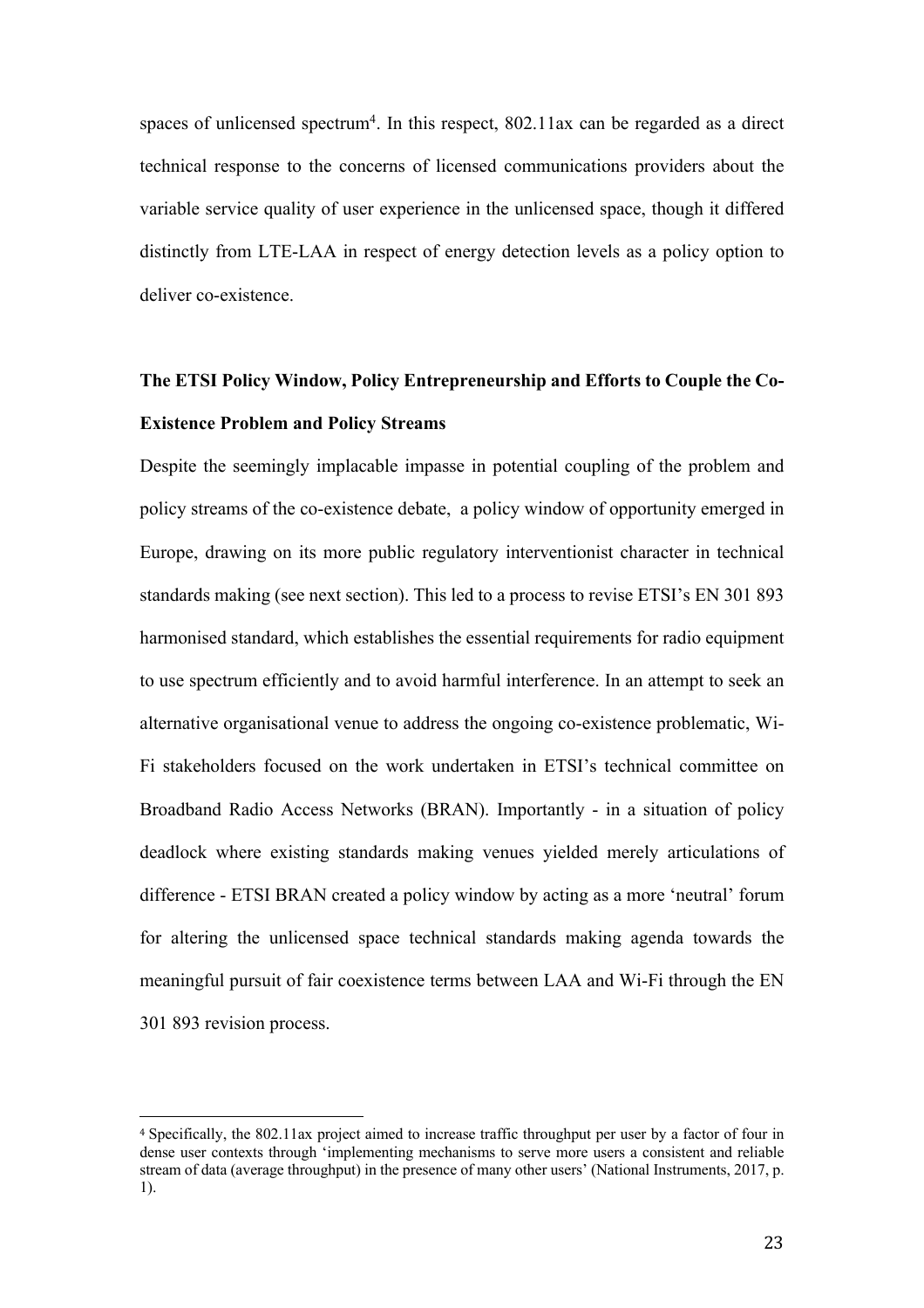Here, a detailed - and at times fractious - debate began at the beginning of 2016. By mid-2017, two spectrum access options for radio equipment in unlicensed bands were developed and presented. Recognisable as an attempt to couple the problem and policy streams, these counterpart technical solutions were packaged as a co-existence policy compromise. This stipulated both a single energy detection threshold and a dual detection threshold of ED and PD, and covered versions of the Wi-Fi standard up to but not including - the IEEE 802.11ax standard. The coupling process commenced with the initial acceptance of the package as a pragmatic outcome, as 'it was not possible to allow a "carve out" for 802.11ax given it did not exist at the time' (authors' interview, July 2017). Given the importance of 802.11ax, it was, however, agreed that the rules would be revisited. In the latter process, there was initially no sign of movement to a new technical understanding on energy detection levels, merely a trenchant tactical restatement of preferred positions: the licensed cellular industry in 3GPP was still motivated to remove the dual threshold option used by Wi-Fi, while the Wi-Fi industry hoped that it could convince ETSI BRAN to remove the single (ED-only) threshold. However, central for the Wi-Fi industry remained its desire to ensure that the 802.11ax standard was covered by the revised ETSI standard to allow the use of dual thresholds in its future products and services, as had been the case for existing similar Wi-Fi standard variants in ETSI's Harmonised Standard.

Evidence of collective policy entrepreneurship emerged with efforts to address the loggerheads at which the protagonists found themselves, through pressure exerted by Cisco, Intel, Broadcom, and HPE, from the Wi-Fi stakeholders' side. These firms proposed to keep rules to continue with the status quo (i.e. allow both options) as already defined in the previous revision of the ETSI standard, but to extend these rules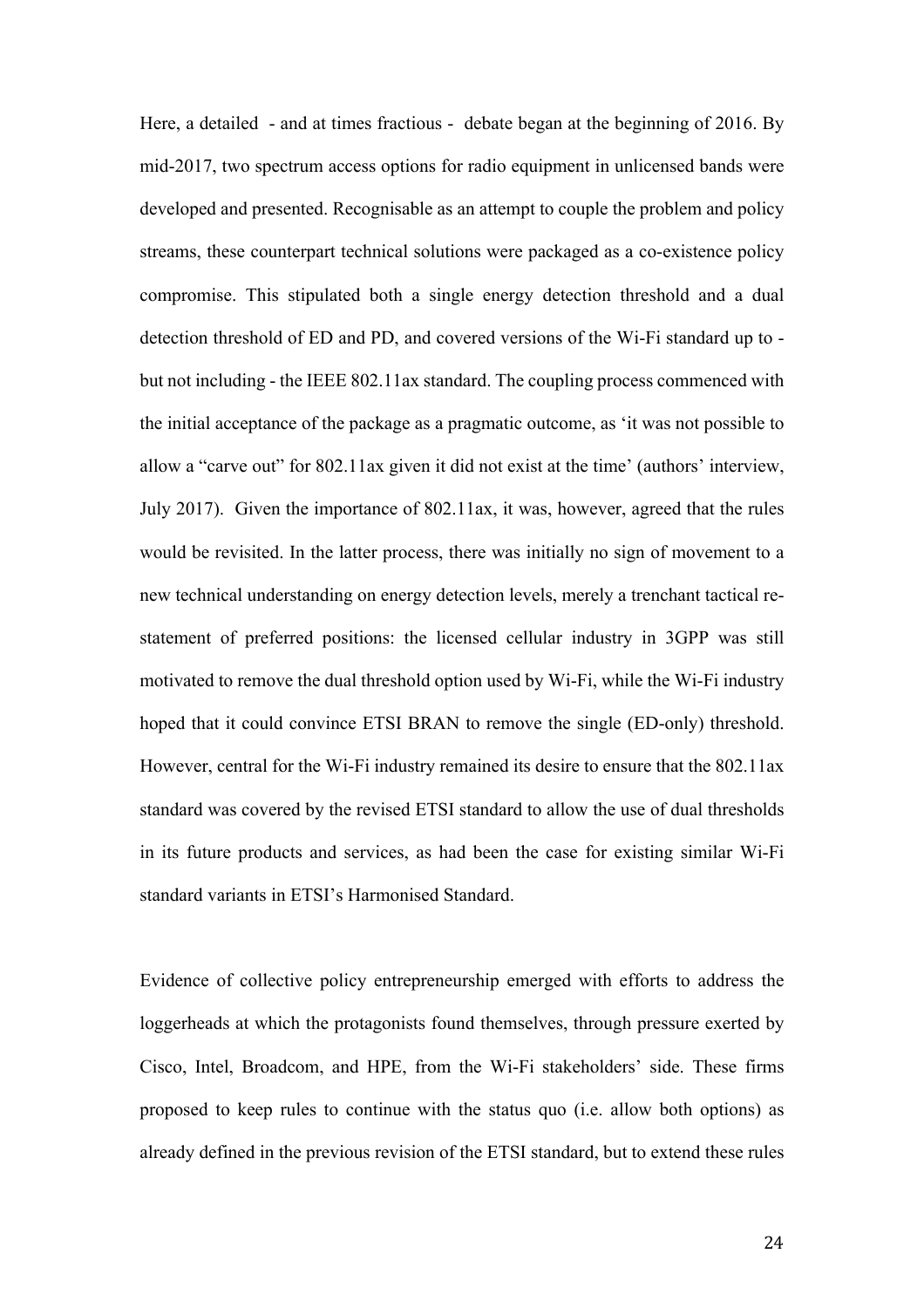to cover IEEE 802.11ax. Some licensed mobile network operators among 3GPP's LTE stakeholders initially opposed the proposed compromise and the discussions at the March 2018 ETSI meeting showed no signs of consensus (authors' interview, 2018). However, the position changed unexpectedly with a key piece of individual policy entrepreneurship from a participant associated with Ericsson (a company strongly interested in LTE initiatives in unlicensed spectrum), who suggested, in his personal capacity, a way to exit from the deadlock. This action was not in line with the established company membership-based decision taking cultural norm of ETSI BRAN. Instead, it was reminiscent of the cultural norm and modus operandi of the IEEE 802.11 committee. In essence, the policy entrepreneur proposed that all parties take the bold step of accepting the still unfinalised 802.11ax standard as a so-called 'market reality' (authors' interview, 09/05/18). <sup>5</sup> This proposal was accepted and completed the coupling process between the problem and policy streams. Furthermore, in a signal of clear agenda shift in the direction of the practical pursuit of co-existence, participants in ETSI BRAN reached a common position agreeing on the need to test real world coexistence performances of 802.11ax and LTE-LAA. Both ETSI and Wi-Fi Alliance members were requested to make coexistence test reports available, which, according to multiple participants, would 'provide the industry the best hints' on enabling acceptable coexistence (IEEE, 2018).

 

<sup>5</sup> Interestingly, Ericsson (as a company) has since proposed the ED/PD option to be defined as an 'exception', but the proposal seems to have been refused by ETSI BRAN (IEEE 802.11 Coexistence SC, 2018).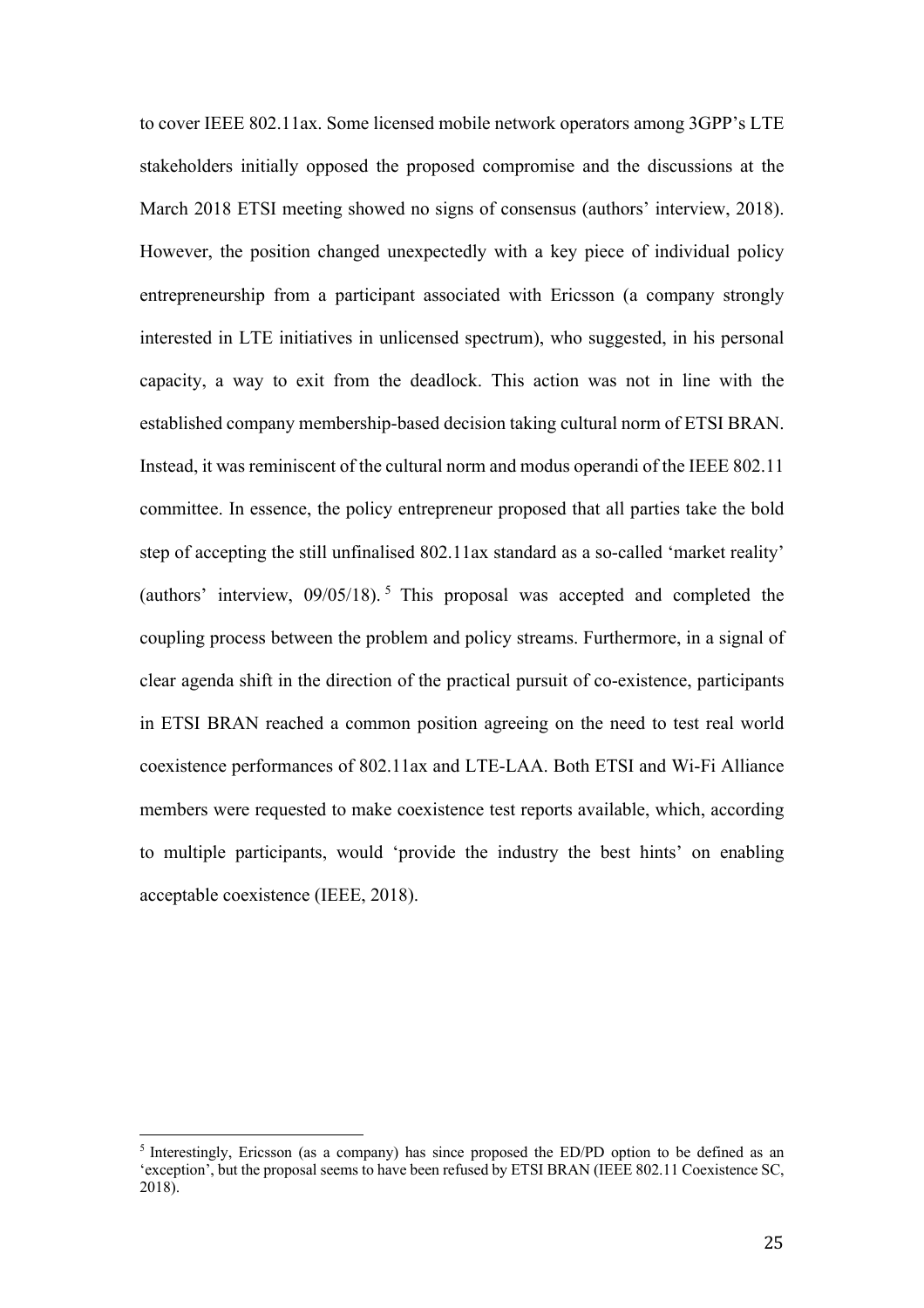## **The Political Stream in the Debate on Co-Existence: Policy Windows of Opportunity and Coupling with the Problem and Policy Streams**

The EU governmental stimulus provided to the standards making process in Europe by the 2014 Radio Equipment Directive exerted an important pressure in the political stream on standards developing parties. This directive replaced the 1999 Radio and Telecommunication Terminal Equipment Directive and, as a consequence, required the European Commission to mandate ETSI to revise the European EN 301 893 Harmonised Standard. The directive was scheduled to come into effect in June 2016, with a mandatory compliance among EU Member States of June 2017. The EN 301 893, however, needed to be revised earlier, in 2016, to allow approval and transition processes to be executed in time, thus precipitating the activity in ETSI BRAN analysed in the previous section. Thus, EU level political-legislative change created an important window of opportunity in the political stream which contributed to its coupling with the co-existence problem and policy streams.

The second vital aspect of the political stream for standards making parties was awareness of the consumer public's preferences for mobile communication in licensed and Wi-Fi spaces. This article has earlier outlined the interconnected nature of the licensed mobile broadband and Wi-Fi sectors in terms of standards making. As usage of laptops, tablets and mobile phones has grown, wireless communications users have become a vital international consumer public. Regularly upgraded wireless devices are now often both Wi-Fi and LTE enabled. This is particularly important for mobile phones, which are used increasingly to access the Internet, often through utilising the process of switching or 'offloading' between licensed and Wi-Fi services. Design and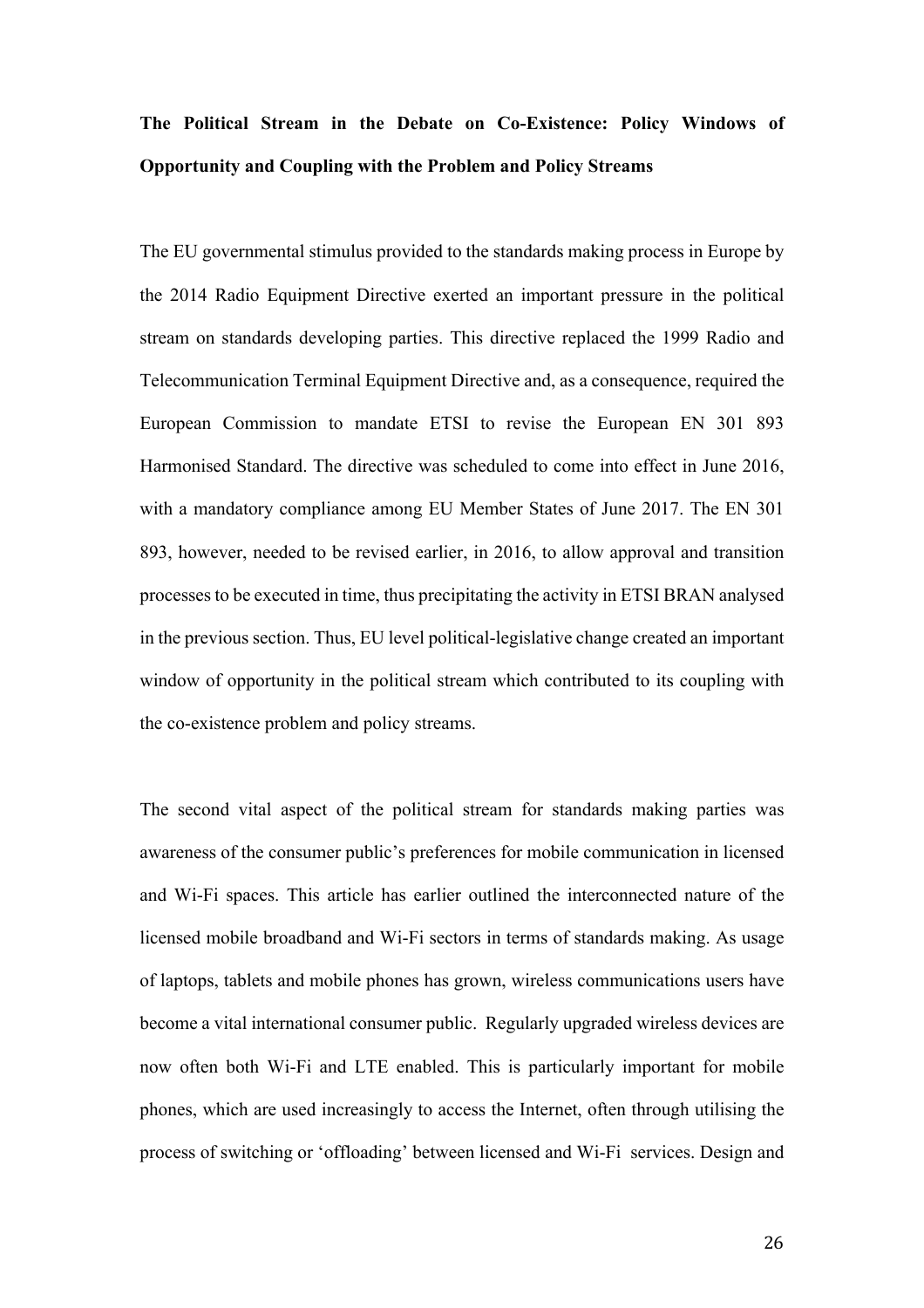manufacture of new dual mode enabled equipment is thus both costly and something subject to significant commercial time pressures, yet at the same time potentially highly lucrative. Industry analysis predicted that whilst latest fifth generation (5G) licensed mobile services will provide customers with increased data allowances and connection speeds, 'new application demands on 5G are also going to move upwards…encouraging similar behaviours of offload as 4G' (Cisco, 2019) in the future. As pointed out at IEEE 802.11, the dual threshold was included in an earlier version of the EN 301 893 Harmonised Standard and acknowledgment made that any drastic change of rules would jeopardise existing economic and social benefits of Wi-Fi to European citizens (IEEE, 2017). EU policy makers have advocated a technological neutrality approach in regulating electronic communications. The IEEE 802.11 community argued that extension of the dual threshold in the revision of EN 301 893 would achieve such neutrality without putting at risk the socio-economic value associated with the additional benefits of IEEE 802.11ax for the European community (IEEE, 2017).

The previous section has shown how, as the coupling process between the problem and policy streams unfolded, the crucial latest version of the 802.11 standard, according to which a raft of new equipment would be built and sold, could not be covered initially as the standards making process had not yet been completed. The incomplete 802.11ax standard development process raised the prospect of devices underpinned by it not being operable in Europe. This, in theory, would have knock on consequences for devices, such as laptops, incorporating the 802.11ax standard, but also LTE-based use in the case of dual mode mobile phones. The latter devices might not be ascribed as enabled with the latest WiFi technology, making them considerably less attractive to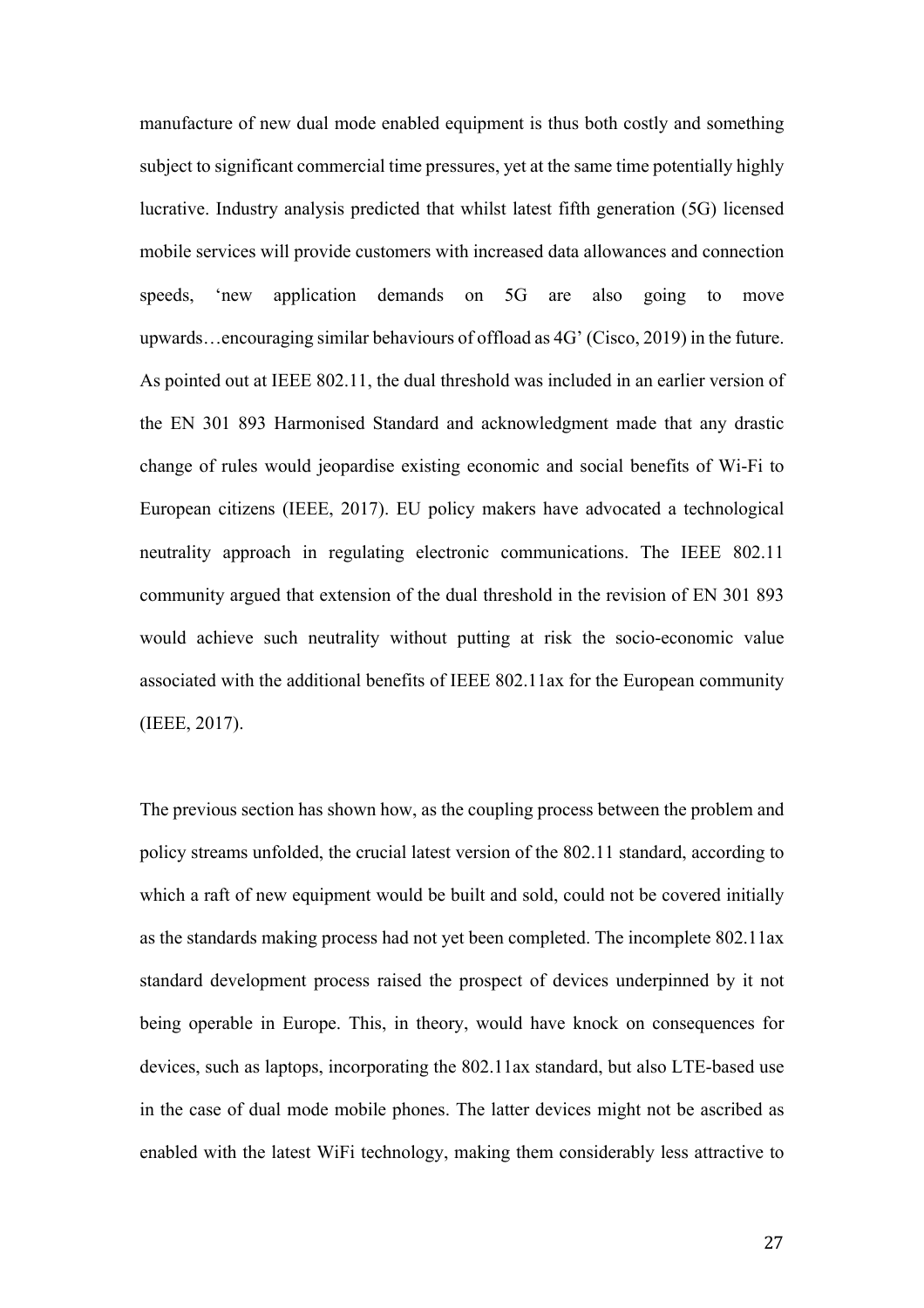customers as a whole. Awareness among standards making interests of the two crucial public preferences for regular device upgrades, on the one hand, and smooth transition and interoperability on mobile devices between licensed and unlicensed Wi-Fi environments (authors' interview, 2017; pwc, 2015) created another important window of opportunity in the political stream.

Thus, commercial pragmatism based on evidence of public consumer preference (or public mood in Multiple Streams parlance) was a key factor alongside the legislative compliance requirements of the EU Radio Equipment Directive, in coupling the coexistence political stream to the problem and policy streams. As Qualcomm, a key advocate of LAA, asserted 'Wi-Fi connectivity is in hundreds of millions of Qualcomm chips sold each year and embedded into the smartphones and tablets that [licensed] service providers and manufacturers sell to consumers', therefore LTE stakeholders 'have every incentive to achieve fair coexistence' (Qualcomm, 2015).

A contested policy environment in which the material interests of the protagonists are understood to be linked and common and in need of time pressured attention is more likely to lead to compromise shared policy agendas. The overall features of the three streams in respect of the co-existence debate analysed in this article are summarised in Table 2.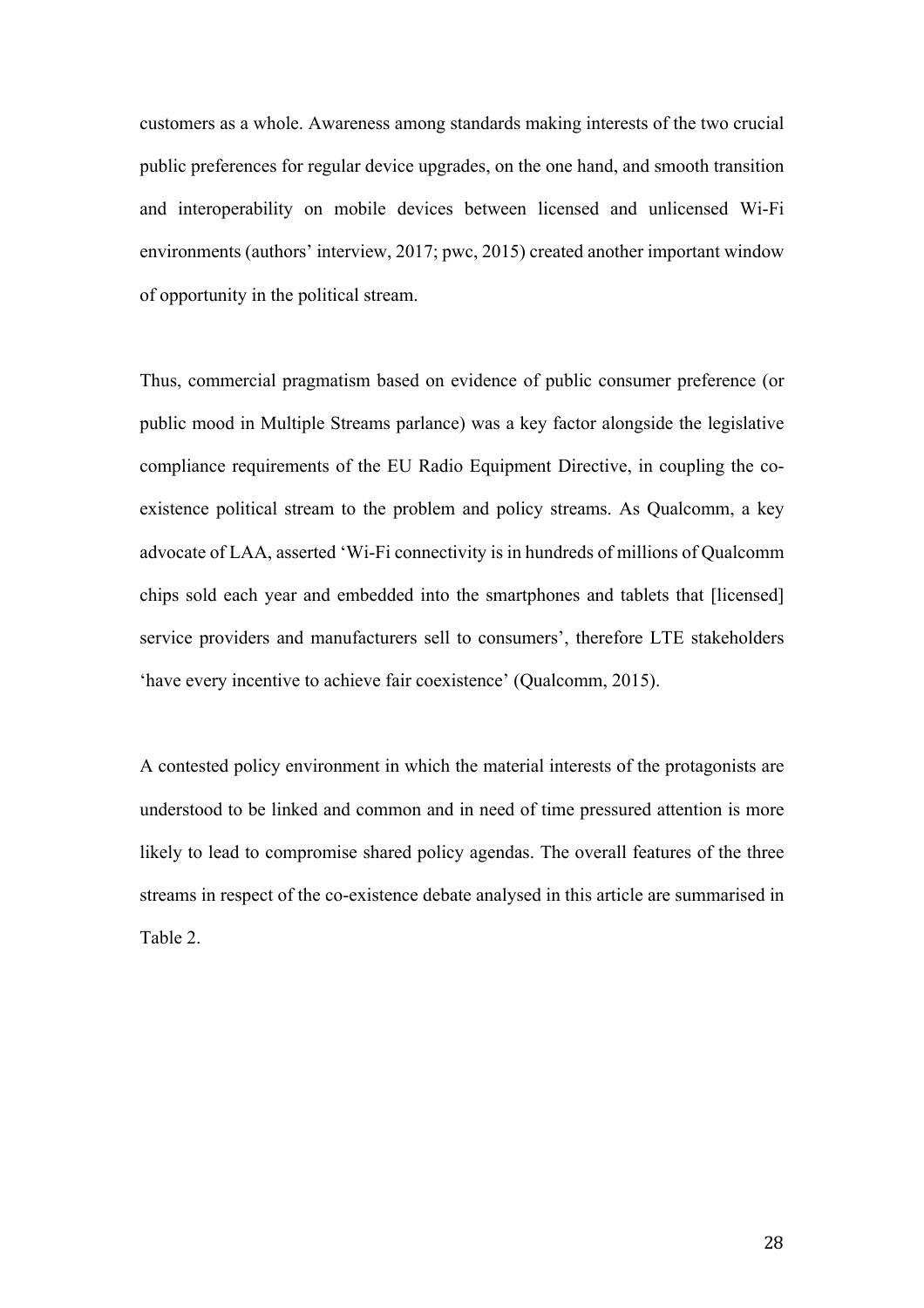Table 2: Applying Multiple Streams to the Case of Co-Existence in

Unlicensed Spectrum

-------------------------------------------------------------------------------------------------------

### Technical Standards

**IEEE 802** 

**Problem stream** contention free contention based

Space control Space sharing No LBT LBT Single EDT

Quality of service Provision of access

| <b>Policy Stream</b> | LTE-LAA    | 802.11ax |
|----------------------|------------|----------|
|                      | LBT        | L RT     |
|                      | Single EDT | Dual EDT |

### **Political Stream**

EU Radio Equipment Directive (Parliamentary/legislative) ETSI standard EN 301 893 revision (technical/legislative) Seamless licensed-unlicensed use through offloading (consumer/public preferences) Regular reception equipment upgrades (consumer/public preferences)

### Source: Authors

-----------------------------------------------------------------------------------------------------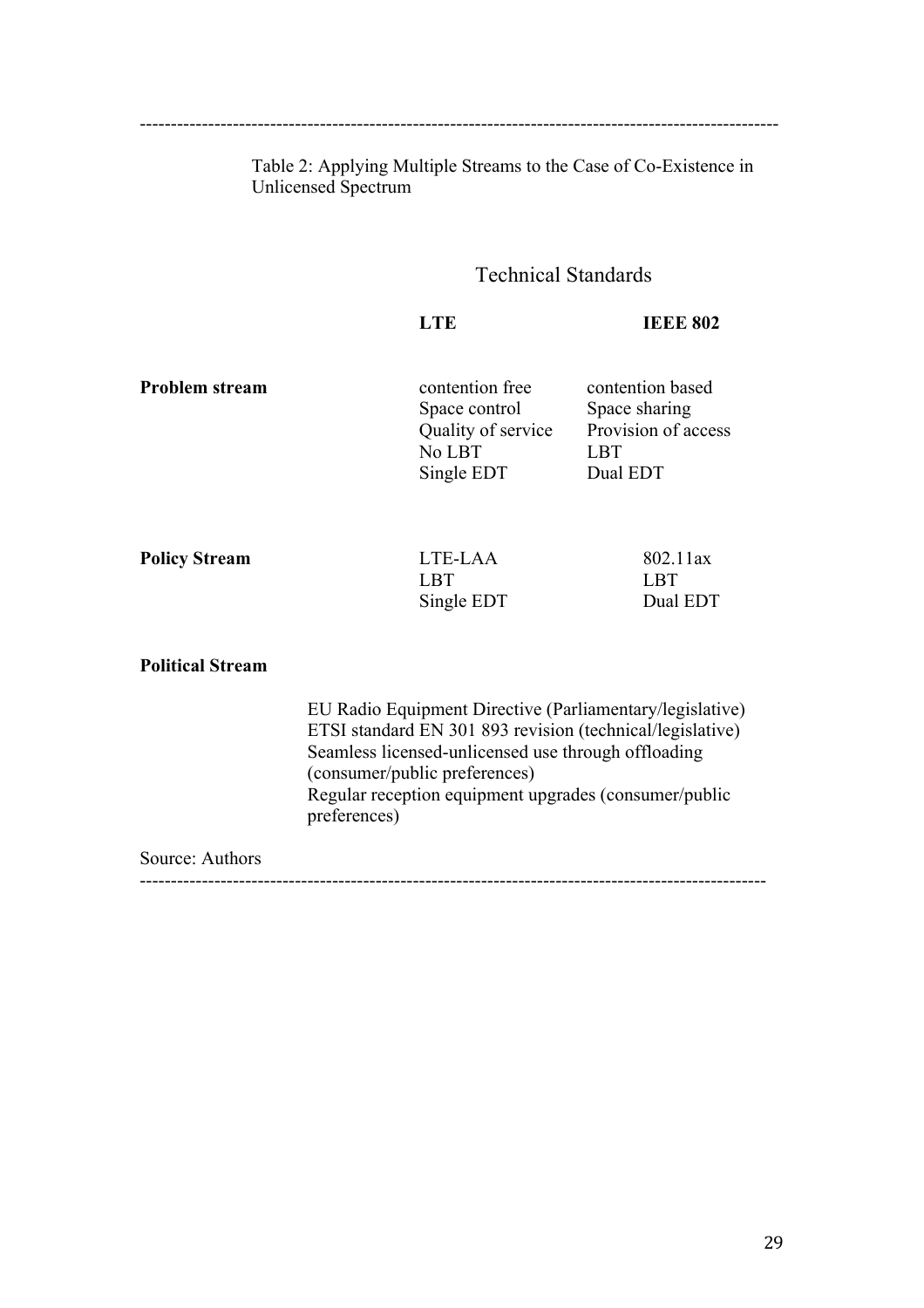### **Conclusion**

The technical standards for co-existence process amounts to a European legislation mandated, consumer public driven, compromise based on acceptance of two incrementally developed standards families, likely to sit uneasily aside each other in the unlicensed environment. In other words, the co-existence agenda set by this compromise is unlikely to assuage immediately concerns about fair access to communication space. It appears that IEEE 802.11 has achieved its goals of ensuring that LBT remains a predominant communication protocol in unlicensed spectrum and of convincing ETSI BRAN members to allow the use of traditional ED and PD mechanisms through the newly designed IEEE 802.11ax standard. Yet, at the same time, Wi-Fi interests had to accept the single energy detection threshold (of -72 dBm) for LAA devices as adopted by 3GPP as a feature of the landscape of co-existence in an increasingly utilised unlicensed spectrum space. The opportunity ETSI has opened as a seemingly more neutral venue for coexistence decision-making, provided a policy window to set in train the first steps of consensus-building and, most importantly, a common agenda on the need for generation and consideration of in-practice coexistence test data.

The co-existence case shows that private technical standards making, like complex policy processes, can create compromise technical outcomes. Fractious policy development processes can lead in the end to a clearer understanding of common interests, the ultimate one in this case amounting to commercial risk in a highly lucrative sector. The technically arcane co-existence debate has provided a vital way of setting the ground for an understanding of the direction in which the wireless communications environment is proceeding in user terms. Put simply, consumers are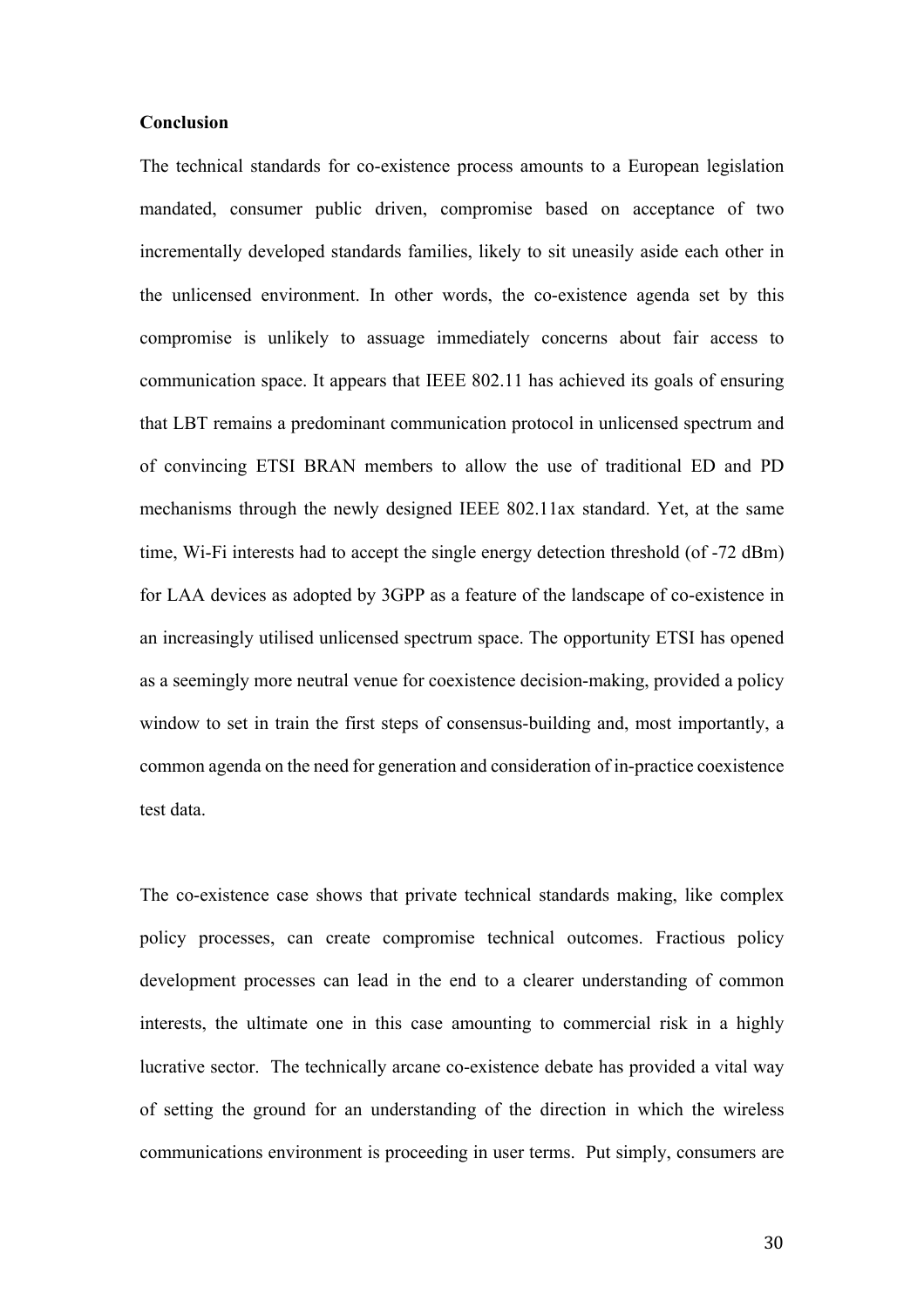unlikely to know or care about the technical standard that underpins their core preference for affordance of ready and efficient access to data rich, interactive mobile communications through regularly upgraded reception equipment.

The historic mandating of LBT in Europe, through the EU and ETSI, inserted it as the established and predominant cultural and operational norm of unlicensed communication in Europe and beyond. This created a window of opportunity for negotiation on the seemingly insolvable issue of energy detection. Policy flexibility and compromise were necessary to achieve regulatory compliance, where the Wi-Fi community accepted inclusion of the LTE community's less sensitive EDL; the LTE community accepted the 802.11ax standard, though not complete, as a market reality. Applying the Multiple Streams approach to the co-existence case allows us to see clearly how private technical standards-setting on its own when viewed through a policy process lens, struggles to solve, unaided, complex socio-technical problems like co-existence with issues of control and quality of user experience versus openness and equality of opportunity in communication at their core.

### **References**

Ackrill, R., Kay, A. (2011). Multiple streams in EU policy-making: the case of the 2005 sugar reform, *Journal of European Public Policy*, 18(1), 72-89.

Ackrill, R., Kay, A. and Zahariadis, N. (2013). Ambiguity, multiple streams, and EU policy. *Journal of European Public Policy*, 20(6), 871-887

Alderfer, R. (2015). 'Fair LTE-U coexistence far from proven in CableLabs/Qualcomm testing', INFORMED blog, 11 November. Retrieved from https://www.cablelabs.com/fair-lte-u-coexistence-far-from-proven-in-cablelabsqualcomm-testing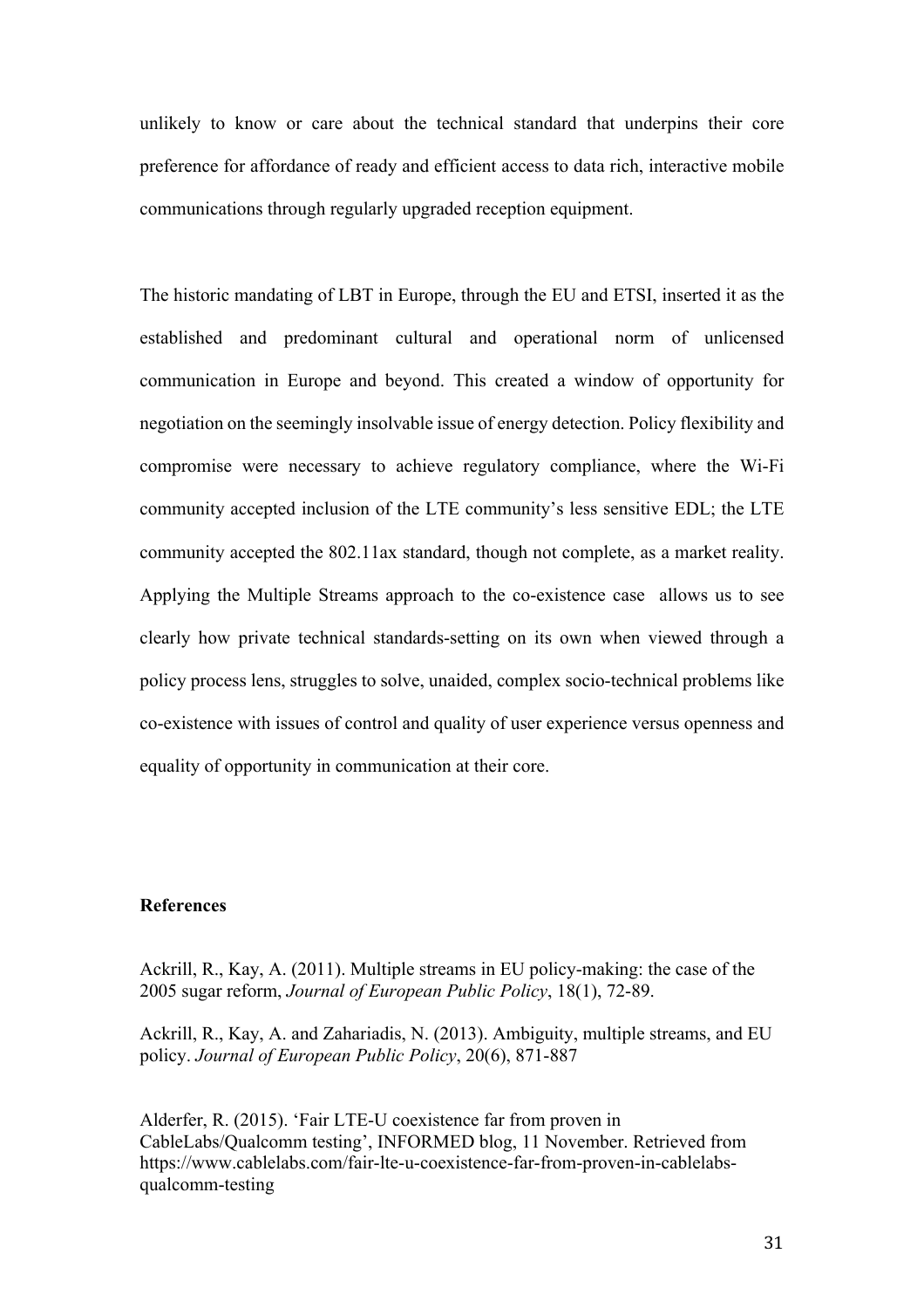Andreoli-Fang (2015) 'Wi-Fi vs. duty cycled LTE-U: In-home testing reveals coexistence challenges', INFORMED blog, November. Retrieved from https://www.cablelabs.com/wi-fi-vs-duty-cycled-lte-u-in-home-testing-revealscoexistence-challenges

Brenner, D. (2018). From LTE-U/LAA to 5G Spectrum Sharing. Retrieved from https://www.lightreading.com/mobile/spectrum/from-lte-u-laa-to-5g-spectrumsharing/a/d-id/743015,

Cablevision et al. (2015) Contribution to 3GPP LAA Workshop. 29 August. Retrieved from available at ftp://ftp.3gpp.org/workshop/2015-08- 29\_RAN\_LAA/Docs/, LAA-150006.zip

Cohen, M.D., March, J.G., and Olsen, J.P. (1972). "A garbage can model of organizational choice". Administrative Science Quarterly. 17 (1): 1–25

Cano, C. et al. (2016). Using LTE in Unlicensed Bands: Potential Benefits and Coexistence Issues. Retrieved from https://www.scss.tcd.ie/Doug.Leith/pubs/lteWi-Fi\_2015.pdf

Cisco (2019) 'Cisco Visual Networking Index: Global Mobile Data Traffic Forecast 2017-22 White Paper'. Document id: Document ID:1486680503328360, 18 February. Retrieved from https://www.cisco.com/c/en/us/solutions/collateral/service-provider/visual-networking-indexvni/white-paper-c11-738429.html

Cooklev, T. (2004). *Wireless Communication Standards: A Study of IEEE 802.11, 802.15, 802.16*, New York: IEEE Press.

DSA (2015). Response to Public consultation on the Draft RSPG Opinion on Common Policy Objectives for WRC-15. Retrieved from http://rspgspectrum.eu/public-consultations/

DSA (2015). Letter: Re: ET Docket No. 15-105: Office of Engineering and Technology and Wireless Telecommunications Bureau Seek Information on Current Trends in LTE-U and LAA Technology. 11 June. Retrieved from https://ecfsapi.fcc.gov/file/60001077791.pdf#viewer.action=download

ETSI (2016a). The Third Generation Partnership Project (3GPP). Retrieved from http://www.etsi.org/about/what-we-do/global-collaboration/3gpp

ETSI (2016b). The Birth of ETSI'. Retrieved from http://www.etsi.org/about/whatwe-are/landmarks/creation

ETSI (2016c). What we are. Retrieved from http://www.etsi.org/about/what-we-are

ETSI (2016d). Who we are. Retrieved from http://www.etsi.org/about/who-we-are

ETSI (2018). What does membership cost? Retrieved from https://www.etsi.org/membership/fees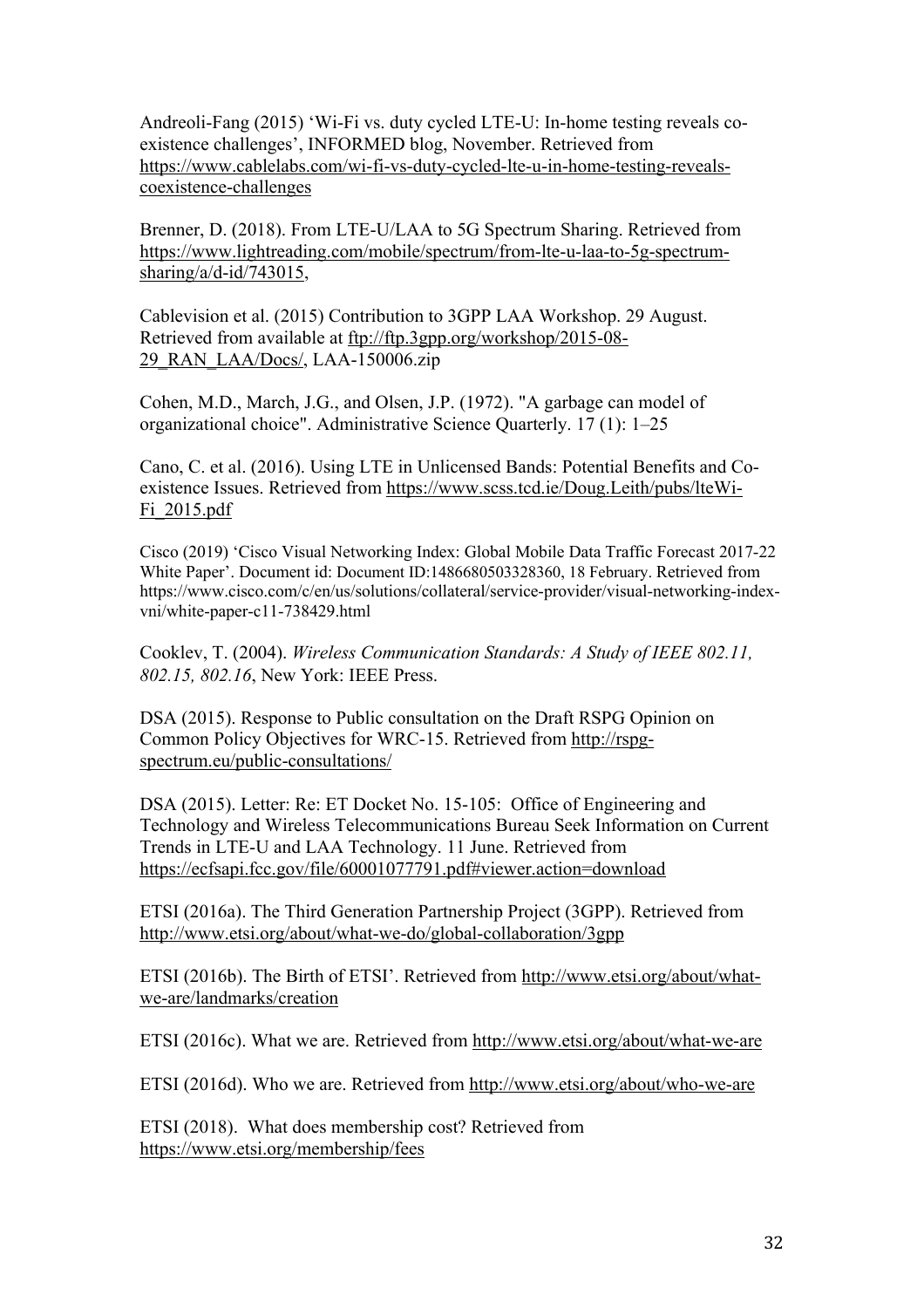European Parliament and Council (2014) 'Directive 2014/53/EU of the European Parliament and of the Council of 16 April 2014 on the harmonisation of the laws of the Member States relating to the making available on the market of radio equipment and repealing Directive 1999/5/EC', OJL153/62, 22 May.

Feld, H. (2015a). Part I: Spectrum Game of Thrones. Retrieved from http://www.wetmachine.com/tales-of-the-sausage-factory/my-insanely-long-fieldguide-to-the-lte-u-dust-up-part-i-spectrum-game-of-thrones/

Feld, H. (2015b). Part II: A Storm of Spectrum Swards. Retrieved from http://www.wetmachine.com/tales-of-the-sausage-factory/my-insanely-long-fieldguide-to-the-lteu-dust-up-part-ii-a-storm-of-spectrum-swords/

Flore, D. (2015). On LAA Capabilities and Scope. Liaison from 3GPP TSG RAN, LS on LAA capabilities and scope (25-Jun-15). Retrieved from http://www.ieee802.org/Communications.shtml

Giupponi, L. et al. (2016). Simulating LTE and Wi-Fi Coexistence in Unlicensed Spectrum with ns-3, Retrieved from https://arxiv.org/pdf/1604.06826.pdf

Google (2015) 'Comments of Google. ET DKT 15-105'. 11 June. Retrieved from https://ecfsapi.fcc.gov/file/60001078145.pdf#viewer.action=download

Greenstein, Sh. (2007). Economic Experiments and Neutrality in Internet Access. Working Paper 13158, NBER Programs, June 2007. Retrieved from http://www.nber.org/papers/w13158

Guvenc, I., Gezici, S., Sahinoglu, Z. and Kozat, U. C. (2011). *Reliable Communications for Short-range Wireless Systems*. Cambridge, UK: Cambridge University Press

IEEE (2015) Follow-up Liaison Statement Regarding LAA. 18 May. Retrieved from http://ieee802.org/secmail/pdfuYWRYdEDz5.pdf

IEEE 802.11 Coexistence SC (2017). Agenda for IEEE 802.11 Coexistence SC meeting in Berlin in July 2017. Retrieved from https://mentor.ieee.org/802.11/documents?n=2&is\_dcn=DCN%2C%20Title%2C%20 Author%20or%20Affiliation&is\_group=coex

IETF RFC 7241 (2014). IEEE 802/IETF Relationship. Available at https://datatracker.ietf.org/doc/rfc7241/

Jeon, J. et al. (2015). LTE with Listen-Before-Talk in Unlicensed Spectrum. Retrieved from http://ieeexplore.ieee.org/stamp/stamp.jsp?arnumber=7247527

Kingdon, J. W. (1984) *Agendas, Alternatives and Public Policies* Harlow: Longman.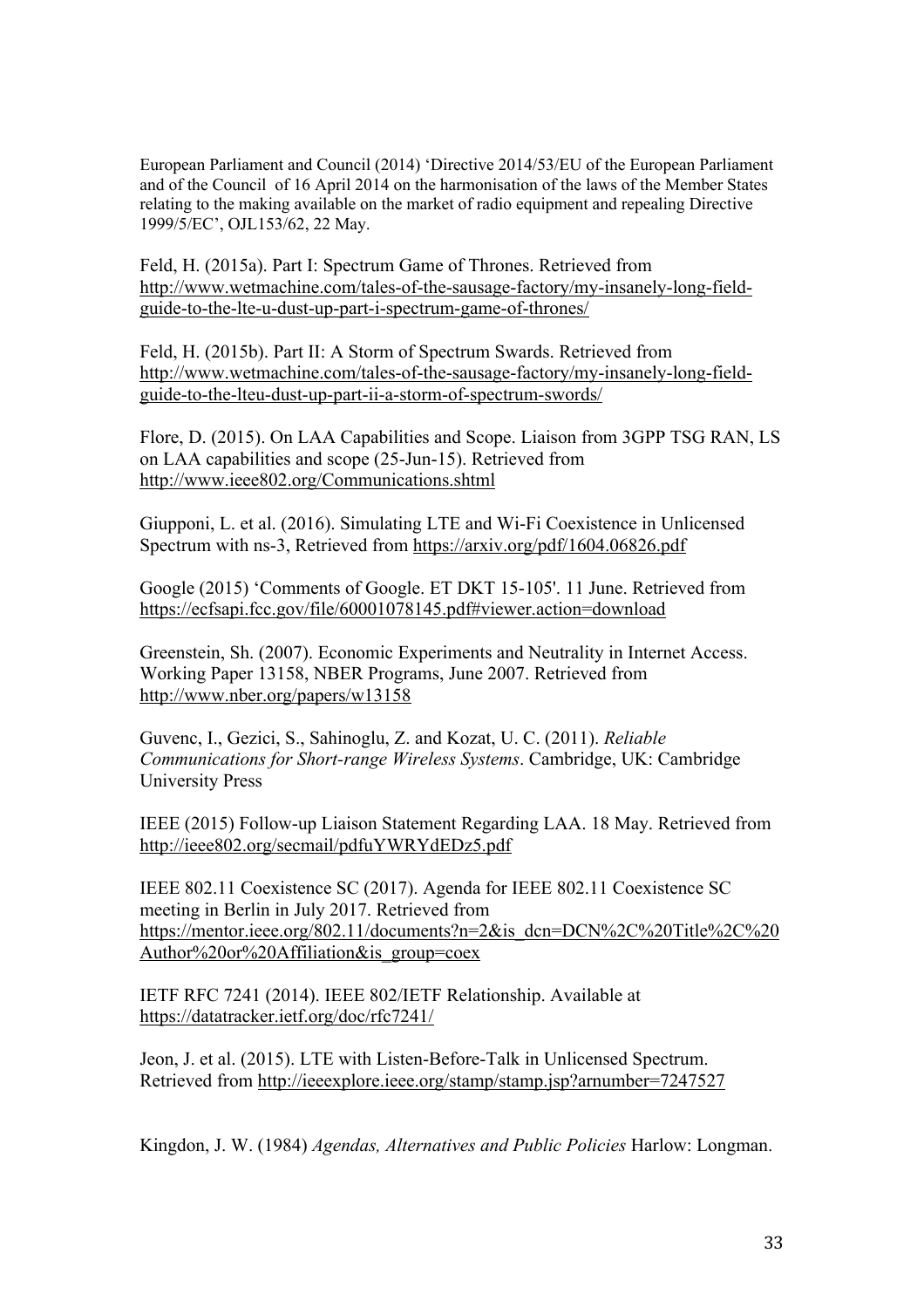Kingdon, J. W. (1995). *Agendas, alternatives and public policies* (2nd ed.). New York: Harper Collins

Kingdon, J. W. (2011). *Agendas, alternatives and public policies* (Updated 2nd ed.). Boston: Longman

Kwon, H-J. (Eddy) et al. (2016). Licensed-Assisted Access to Unlicensed Spectrum in LTE Release 13. Retrieved from https://arxiv.org/pdf/1604.08632.pdf

Lindblom, C. (1968) *The Policy Making Process*. Englewood Cliffs, N.J.: Prentice-Hall

Quotient Associates (2017). 'Wi-Fi Spectrum Needs - Final Report to Wi-Fi Alliance', February, Retrieved from https: www.QuotientAssociates.com

Mintrom, M. and Norman, Ph. (2009). Policy Entrepreneurship and Policy Change. *The Policy Studies Journal,* 37(4), 649-667.

National Instruments (2017). Introduction to 802.11ax High-Efficiency Wireless. Retrieved from http://www.ni.com/white-paper/53150/en/

Nwana, H. (2016). Letter Re: Office of Engineering and Technology and Wireless Telecommunications Bureau Seek Information on Current Trends in LTE-U and LAA Technology. 4 February. ET Docket No. 15-105. Retrieved from https://ecfsapi.fcc.gov/file/60001422974.pdf#viewer.action=download

Open Technology Institute at New America, Public Knowledge, Free Press and Common Cause (2015) 'Reply Comments In the Matter of Office of Engineering and Technology and Wireless Telecommunications Bureau Seek Information on Current Trends in LTE-U and LAA Technology', 26 June, Washington DC, ET Docket No.15-105.

Paolini, M. (2015). LTE unlicensed and Wi-Fi: Moving beyond coexistence. Retrieved from https://ecfsapi.fcc.gov/file/60001076664.pdf

Public Interest Organizations (2015). Reply Comments of Open Technology Institute at New America, Public Knowledge, Free Press, Common Cause. 26 June, ET DKT 15-105. Retrieved from https://ecfsapi.fcc.gov/file/60001105564.pdf#viewer.action=download

Pwc (2015) 'Are Wi-Fi and 4G LTE on a Collision Course?', *Communications Review*, April. Retrieved from https://www.pwc.com/id/en/publications/assets/ticepublications/pwccommunications-review-wi-fi-4g-lte\_final.pdf

Qualcomm Incorporated (2015). Letter Re: Office of Engineering & Technology and Wireless Telecommunications Bureau Seek Information on Current Trends in LTE-U